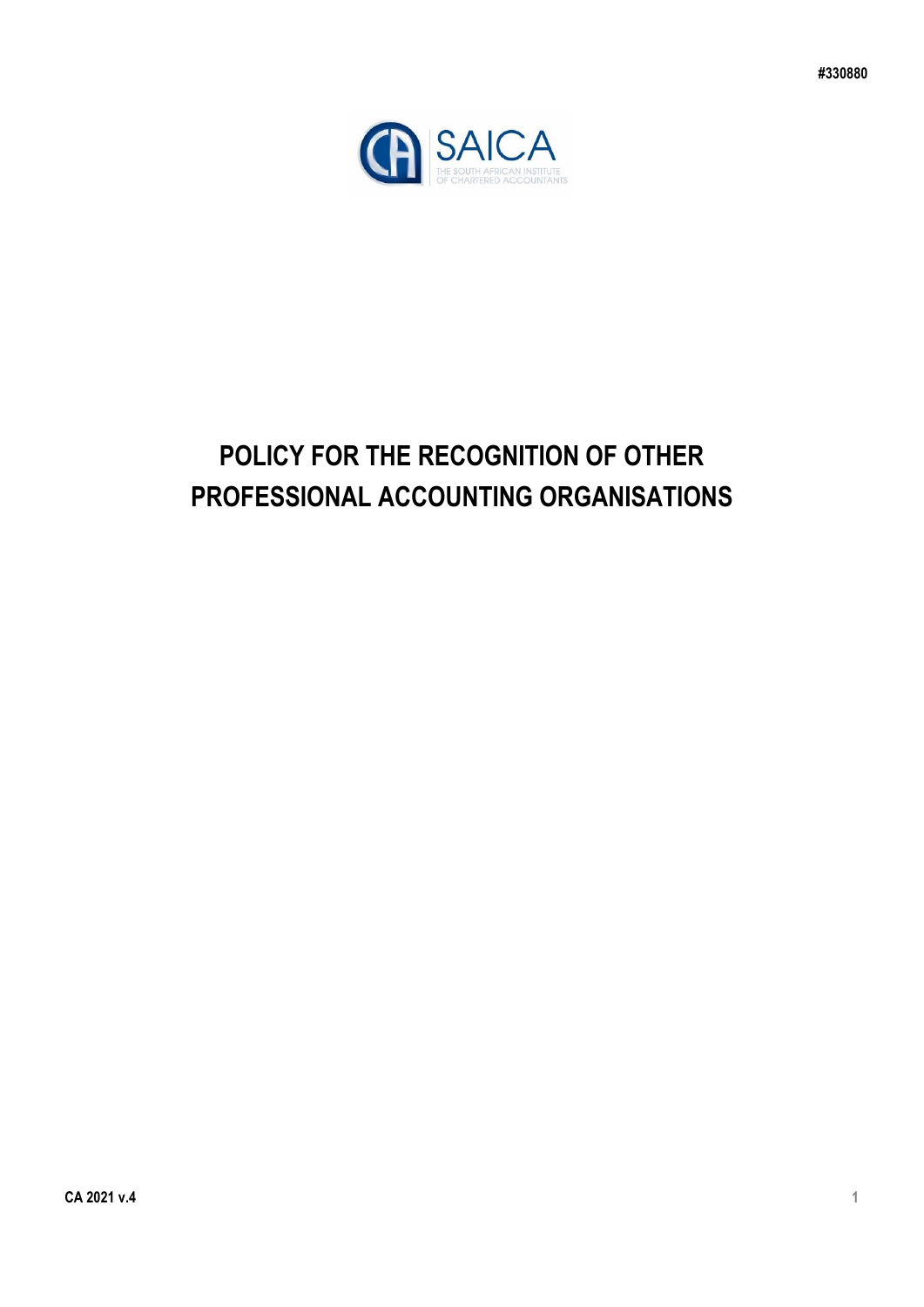### **TABLE OF CONTENTS**

# **[INTRODUCTION](#page-2-0)**<br>1 Purpos

- 1. Purpose of the recognition of other professional accounting organisations (PAOs)
- 2. Recognition of individuals
- 3. SAICA as a member of GAA

#### **[PURPOSE OF THIS DOCUMENT](#page-3-0)**

- 1. Conditions under which membership of SAICA will be granted to members of other PAOs
- 2. Application of the document

**[PRINCIPLES WHICH INFORM RECOGNITION](#page-3-1)**

### **[MEMBERSHIP OF SAICA](#page-4-0)**

### **[CONDITIONS TO BE MET FOR RECOGNITION](#page-4-1)**

#### **[RECOGNITION STATUS](#page-11-0)**

- 1. Mutual Recognition Agreement (MRA) and Reciprocal Membership Agreement (RMA) (Fully recognised qualification route)
- 2. Pathways to Membership Agreement (PMA) (Partially recognised qualification route)
- 3. Qualification routes which are not recognised

### **[RETENTION OF RECOGNITION STATUS](#page-6-0)**

**[INDIRECT RECOGNITION](#page-7-0)**

**[STATUTORY FUNCTIONS](#page-7-1)**

**[APPROACH TO RECOGNITION PROCESS AND CRITERIA](#page-8-0)**

**[RECOGNITION CRITERIA](#page-2-1)**

#### **[APPLICATION FOR RECOGNITION](#page-9-0)**

#### **[EVALUATION BY SAICA](#page-10-0)**

- 1. Recognition team
- 2. The purpose of SAICA's evaluation
- 3. Reporting
- 4. Engagement with the PAO
- 5. Overall evaluation
- 6. Recognition status

### **[COSTS](#page-11-1)**

**APPENDIX 1 – [LIST OF CURRENTLY ACCREDITED BODIES](#page-12-0) APPENDIX 2 – [GUIDING PRINCIPLES APPLICABLE TO THE RECOGNITION OF OTHER PAOs](#page-14-0) APPENDIX 3 – [DETAILED RECOGNITION CRITERIA](#page-15-0) APPENDIX 4 – [GUIDANCE FOR SUBMISSION OF INFORMATION](#page-25-0)**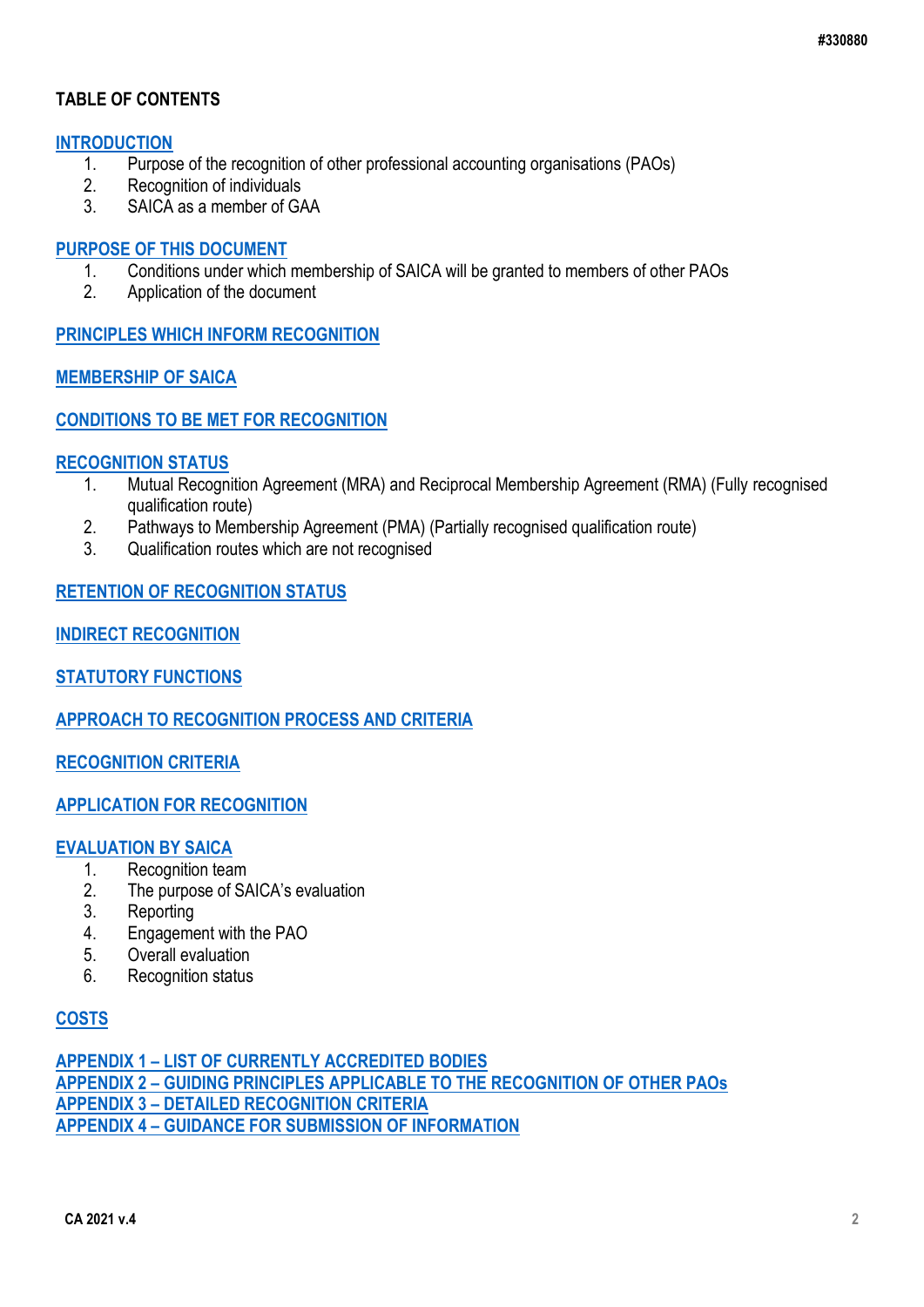### <span id="page-2-0"></span>**A. INTRODUCTION**

### **1. Purpose of the recognition of other professional accounting organisations (PAOs)**

- 1.1. SAICA recognises the need to grant membership to those members of other PAOs that meet SAICA competency requirements (defined for purposes of recognition at point of entry to the profession). Provision of this route to SAICA membership and to the right to use the designation CA(SA) is important because it:
	- a) **Is in the interests of regional and global economic co-operation**. International capital markets, global, regional and local business entities and the public sector rely on consistent and high standards of professional accountancy. CAs(SA) have the competence to deliver service of this calibre.
	- b) **Provides for mobility of individual accountants**. Mobility of individual accountants globally and regionally contributes positively to efficiency within entities, within economic sectors and ultimately within the wider economic environment.
	- c) **Provides opportunity for development of appropriate and consistent standards of professional service**.
	- d) **Provides a basis for co-operation between PAOs.** This is particularly important in Africa as close cooperation of PAOs within the continent will contribute positively to regional economic growth and to economic development on the continent.
- 1.2. SAICA envisages that recognition is likely, in most cases, to be reciprocal (both parties evaluate and recognise each other in terms of their own recognition principles and criteria). This document, however, only addresses SAICA requirements for recognition of another PAO. Other PAOs have their own requirements to which SAICA will have to comply if mutual recognition is sought.

### <span id="page-2-1"></span>**2. Recognition of individuals**

2.1. SAICA will not accept applications from individuals for exemption from any part of SAICA's qualification processes or for registration with SAICA as a CA(SA), unless those individuals are members of PAOs with whom SAICA has a Mutual Recognition Agreement (MRA) or a Reciprocal Membership Agreement (RMA) or a Pathways to Membership Agreement (PMA).

### **3. SAICA as a member of GAA**

- 3.1. SAICA is a member of the GAA (Global Accounting Alliance). Specified members of the GAA have developed a Framework for Recognition between PAOs (certain GAA members are currently not party to this Framework). This Framework has enabled the recognition between the member bodies of GAA and has stimulated close cooperation between member bodies on matters related to competency requirements for chartered accountants. Mutual recognition within the GAA has provided individuals with extensive opportunity for global mobility. This has proved highly advantageous for individuals but more importantly has contributed positively to efficiencies within global business entities.
- 3.2. Policies and procedures set out in this document are consistent with the Framework for Mutual Recognition between Professional Accounting Bodies. However, the evaluation of a PAO and its qualifications and the decision to enter into a new recognition agreement with a body remains the responsibility of each of the other GAA bodies. Thus any recognition agreement which SAICA enters into does not apply automatically to other GAA member bodies.
- 3.3. SAICA recognises, however, that it also has an important role to play in Africa and that co-operation with other African PAOs is vitally important in order to meet regional objectives. The objective of the policies and procedures set out in this document is, therefore, also to foster co-operation between PAOs in Africa.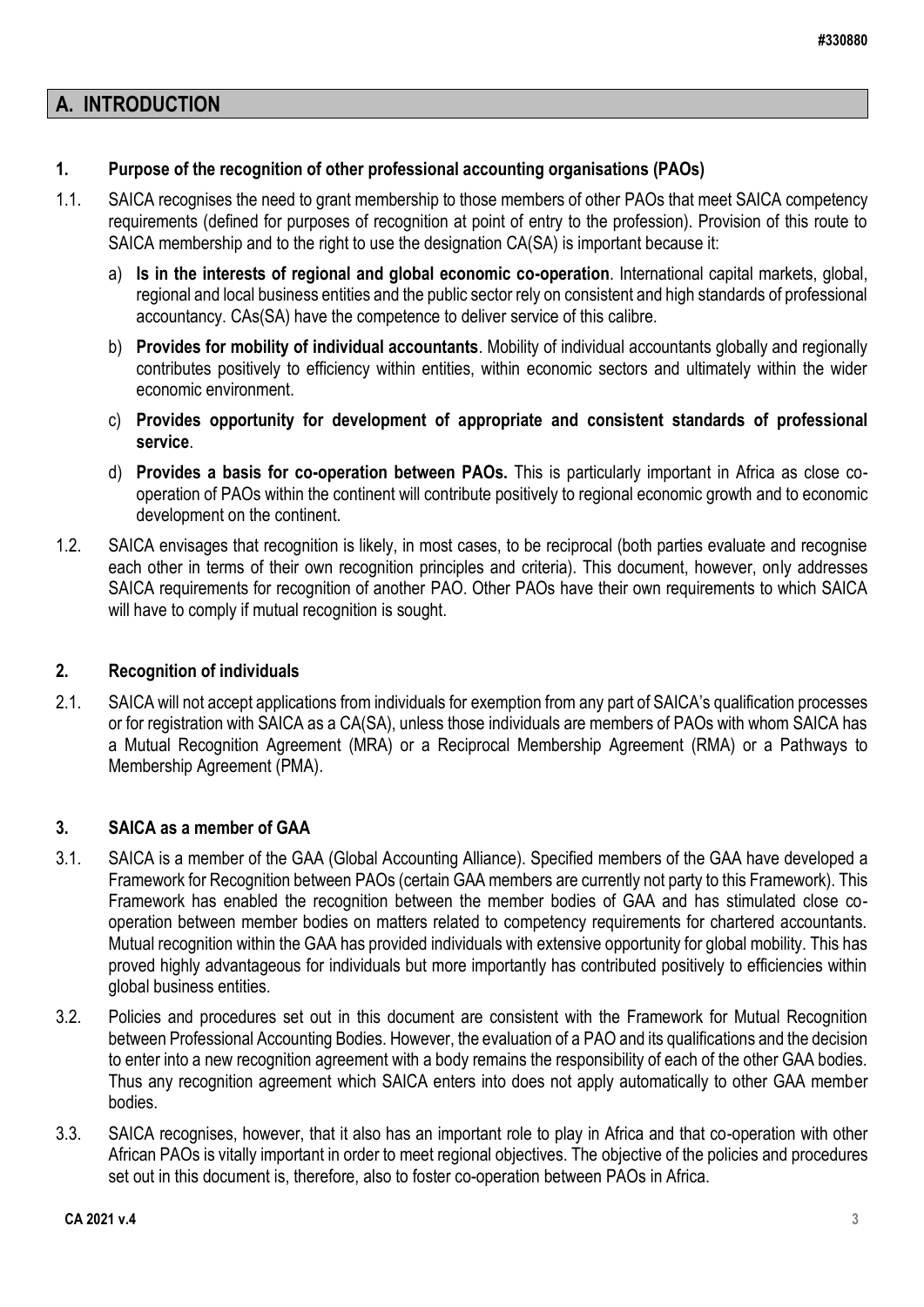### <span id="page-3-0"></span>**B. PURPOSE OF THIS DOCUMENT**

### **1. Conditions under which membership of SAICA will be granted to members of other PAOs**

This document sets out the conditions under which membership of SAICA will be granted to members of other PAOs. It is consistent with:

- a) IFAC education standards;
- b) The Framework for Mutual Recognition between Specified Professional Accounting Bodies;
- c) The SAICA Competency Framework regarding:
	- (i) knowledge, skills and attributes;
	- (ii) levels of proficiency (standards);
	- (iii) the nature of education and training required to achieve competence (SAICA's qualification model); and
	- (iv) the objective of the CA(SA) as a leader with a very specific background in professional accountancy.

### **2. Application of the document**

This document sets out the process to be followed:

- a) By PAOs seeking recognition by SAICA; and
- b) By SAICA in assessing an application for recognition from other PAOs or individuals.

### <span id="page-3-1"></span>**C. PRINCIPLES WHICH INFORM RECOGNITION**

- **1.** Consistent approach to recognition for all PAOs**:** SAICA policy is applied consistently for all PAOs which seek recognition by SAICA. This is so even though the reasons for applications by PAOs for recognition may differ (e.g. global mobility, regional development, etc.).
- **2.** Requirements for membership of SAICA: whether directly (through SAICA programmes of education, training and assessment) or indirectly (through recognition of other PAOs) are consistent as to competency requirements (content and standard). All new applicants for membership of SAICA are required to have the achieved the competencies required of a CA(SA) on entry to the profession.
- **3.** SAICA recognises that other PAOs may achieve SAICA's competency requirements through a process of education, work experience and assessment significantly different from those of SAICA. It is recognised that the SAICA qualification model is different from those of many other PAOs, however, SAICA acknowledges that other models are capable of equipping candidates with the required competencies.
- **4.** In the case of PAOs which have a presence in South Africa and which offer qualification opportunities to South African residents, recognition agreements will only be considered where:
	- a) There is a desire by the PAO and/or by SAICA to gain additional skills and competence for members, and
	- b) The recognition agreement does not provide a less rigorous pathway to the CA(SA) designation than that of the SAICA qualification process.
- **5.** Recognition of other PAOs provides a basis for co-operation between PAOs. SAICA regards this to be of particular importance for the African continent. The process of recognition of other PAOs, particularly those based in Africa,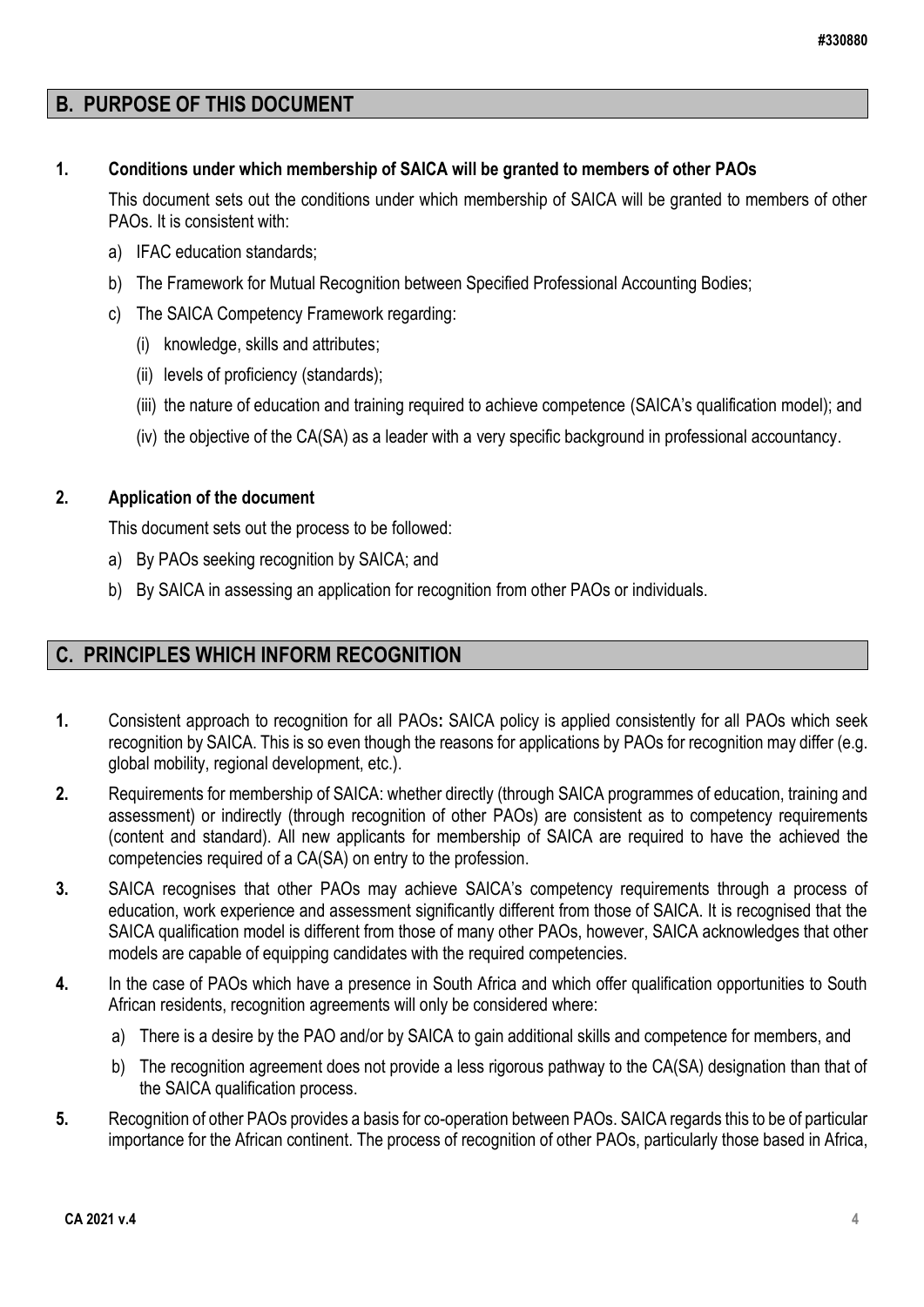should, therefore, be sufficiently flexible so as to provide a foundation for co-operation between SAICA and other PAOs with a view to attaining recognition status.

- **6.** SAICA's policy with regard to recognition of PAOs is consistent with its guiding principles which underpin the SAICA qualification process, and in particular with the following principles:
	- B1: International Education Standards
	- B2: The Competency Framework
	- B3: Standing and Reputation of the CA(SA)
	- B4: Graduate profession
	- B5: Education and Practical Experience
	- B13: Flexibility in delivery of postgraduate education
	- B16: Access and transformation

### <span id="page-4-0"></span>**D. MEMBERSHIP OF SAICA**

- **1.** Membership of SAICA and the right to use the CA(SA) designation is accorded to:
	- a) Those who have successfully completed the education, training and assessment prescribed by SAICA (the SAICA qualification model) and who meet SAICA requirements for continued membership (e.g. payment of fees, Continuing Professional Development (CPD), adherence to code of conduct).
	- b) Members of other PAOs that are recognised by SAICA through application of the policies and processes detailed in this document.
	- c) Members admitted through membership of a recognised PAO will have the same rights and obligations as members who qualify through successful completion of SAICA's own education, training and assessment programmes.
- **2.** SAICA membership does not automatically grant such members audit rights in South Africa. If individuals wish to practise as a registered auditor, they need to contact the Independent Regulatory Board for Auditors at [www.irba.co.za.](http://www.irba.co.za/)

### <span id="page-4-1"></span>**E. CONDITIONS TO BE MET FOR RECOGNITION**

- **1.** The Applicant PAO must meet the criteria set out in Appendix 3 to this Policy Document;
- **2.** The members of the Applicant PAO must achieve substantially the same competencies, qualities and skills described in the Competency Framework for a CA(SA) on entry to the profession; and
- **3.** The Applicant PAO's examinations must be substantially equivalent to SAICA's Qualifying Examinations (ITC and APC).

### **F. RECOGNITION STATUS**

**1.** A recognised PAO may have one or more routes to membership. These may include: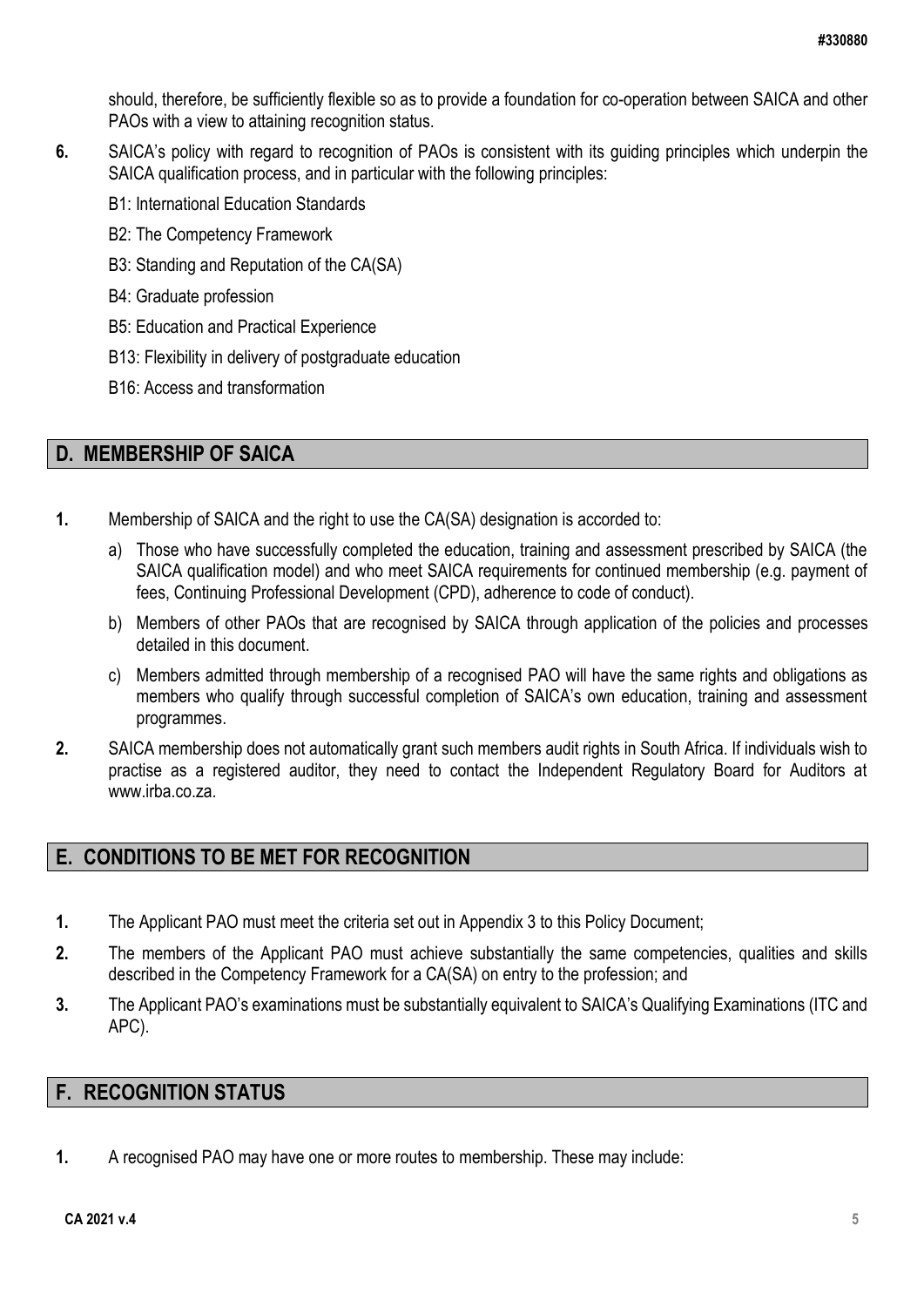- 1.1. Through a standard programme of education, training and assessment;
- 1.2. Through membership of another PAO;
- 1.3. Through recognition of prior learning; and
- 1.4. Through any other route including the 'pathways' approach used by some PAOs.
- **2.** In recognising a PAO, SAICA will evaluate each route to membership separately. Each route to membership will be defined under the following types of agreement:
- 2.1. **Mutual Recognition Agreement (MRA)<sup>1</sup> )** no further professional education, training or examination requirements need to be met; or
- 2.2. **Reciprocal Membership Agreement (RMA)** no further professional education, training or examination requirements need to be met; or
- 2.3. **Pathways to Membership Agreement** further professional education, training and/or examination requirements need to completed before being able to register with SAICA, or
- 2.4. Not recognised.

### **3. Mutual Recognition Agreement (MRA) and Reciprocal Membership Agreement (RMA) (Fully recognised qualification route):**

Members of the PAO who complete a fully recognised qualification route as identified through the signing of a Mutual Recognition Agreement (MRA) or Reciprocal Membership Agreement (RMA), may apply for membership of SAICA and use the designation CA(SA) without having to complete any further professional education, training or examination requirements. Working in South Africa implies that such a member, coming from another country's membership body, will undertake their own CPD to familiarise themselves with local tax and legislative requirements.

### **4. Pathways to Membership Agreement (PMA) (Partially recognised qualification route):**

- 4.1. Members of the PAO who have completed a qualification route which is not fully recognised may apply for membership of SAICA only after successfully completing **either or both of**:
	- a) **The Professional Programme and the APC**, if SAICA's evaluation is that the PAO's programme
		- (i) does not achieve substantially equivalent competencies as those determined in the SAICA Competency Framework, and/or
		- (ii) the programme's professional assessments are not substantially equivalent to those of SAICA.
	- b) **A training contract through a training office accredited by SAICA,** if SAICA's evaluation is that the PAOs programme does not meet the SAICA criteria related to practical experience.
- 4.2. The conditions attached to the Pathways to Membership Agreement route will be clearly documented and communicated to the applicant PAO.
- 4.3. SAICA recognises that circumstances of applicant PAOs may vary widely and therefore retains the right to amend its requirements for partial recognition.

1

<sup>&</sup>lt;sup>11</sup> This is reserved for use where SAICA has agreements with countries that substantially follow the route to qualification that SAICA follows. (e.g. ICAN and ICAZ)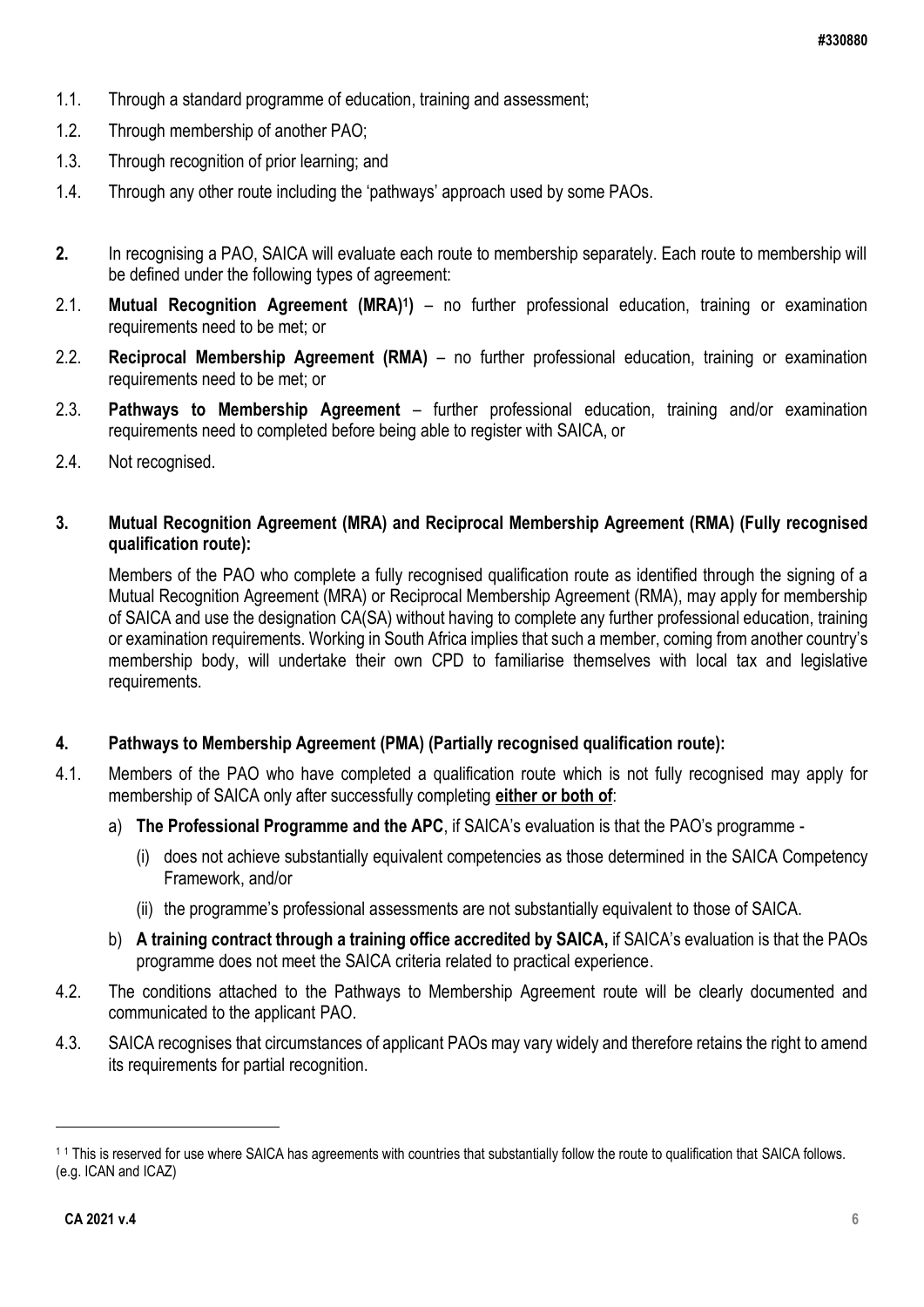- 4.4. Members of a professional body whose qualification route is partially recognised are normally required to complete the various components of the SAICA qualification process before they will be considered for SAICA membership (refer section 4.1).
- 4.5. However, where an individual applicant who is a member of a professional body that is partially recognised by SAICA, is able to show that he/she meets the competency requirements of the SAICA Competency Framework, membership of SAICA may be granted without completing any further components of the SAICA qualification process. In these circumstances SAICA's Recognition Panel will assess the competence of the individual. The Panel will require evidence of competence to be submitted which may take the form of:
	- a) Academic transcripts
	- b) Details of work experience
	- c) Portfolio of work
	- d) Evidence from employers and associates
	- e) Self-evaluation of competence by the applicant
	- f) Any other relevant evidence
- 4.6. The Recognition Panel will determine processes and procedures applicable to individual applicants.

### 4.7. Appeals

- 4.7.1. Applicants may appeal the Recognition Panel's decision to the IPD, subject to the following:
	- a) The appeal must clearly and completely set out the grounds for a further review, including such supporting evidence that the Candidate may consider necessary;
	- b) A review will only be considered if the Candidate can provide evidence that
		- the Panel's decision was based on procedural unfairness; and/or
		- that the members of the Panel did not apply their minds in coming to a decision.
- 4.7.2 In the event that the IPD upholds the application for a further review, the IPD will constitute a new Panel to conduct an interview with the Candidate to consider the nature and quality of his/her experience, to establish whether the Candidate meets the competency requirements of the SAICA Competency Framework, in order that the Candidate may either
	- a) be exempt from the requirement to write the APC, OR
	- b) be granted membership of SAICA without completing any further components of the SAICA qualification process.

#### **5. Qualification routes which are not recognised:**

- 5.1. Recognition will not normally be awarded where
	- a) The professional competence programme does not reach post-graduate level, or
	- b) The PAO does not substantially meet the criteria set out in Appendix 3 of this Policy.
- <span id="page-6-0"></span>5.2. Members who qualified through a route in which the qualification programme is not recognised are, therefore, not normally able to apply for membership of SAICA without first having completed the full SAICA qualification route.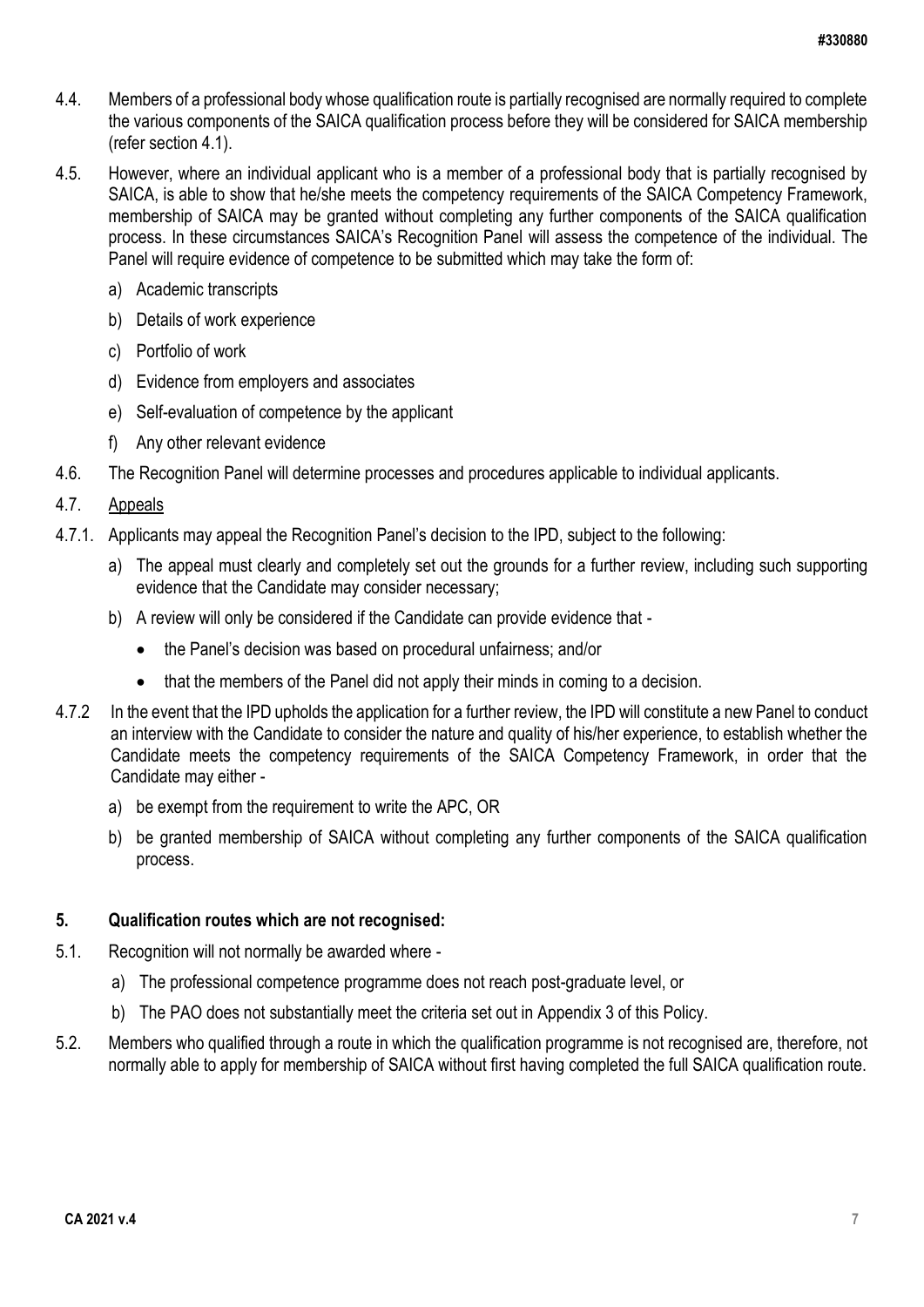### **G. RETENTION OF RECOGNITION STATUS**

- **1.** Once SAICA has recognised a PAO, it is expected that a close working relationship between SAICA and the recognised PAO will be established and maintained. Recognition status will be dependent on:
- **2.** Renewal of recognition every five years through a review of significant changes to that PAO's qualification process (including a review of any additional qualification routes the recognised body deems appropriate).
- **3.** A review by SAICA of the recognition status of a PAO at any time should it come to SAICA's attention that changed circumstances so warrant.

### <span id="page-7-0"></span>**H. INDIRECT RECOGNITION**

- **1.** SAICA will not automatically grant recognition to a PAO which has a recognition/reciprocity agreement with another PAO which is recognised by SAICA.
- **2.** Application for recognition will only be considered using the criteria, application process and evaluation process set out in this document.

### <span id="page-7-1"></span>**I. STATUTORY FUNCTIONS**

- **1.** Recognition of a PAO by SAICA entitles members of the recognised PAO to be admitted to membership of SAICA and to use the designation CA(SA).
- **2.** Membership of SAICA does not necessarily entitle individuals to carry out statutory functions in South Africa. Where statutory functions are administered by other institutions (e.g. the Independent Regulatory Board for Auditors (IRBA) has the responsibility for auditing within South Africa), individuals or member bodies must make independent application to these institutions should they seek to carry out these functions.
- **3.** SAICA is currently the only PAO accredited by the IRBA and only its members who meet IRBA's requirements have audit rights in South Africa. Individuals are required to register personally with the IRBA. Where members of a PAO recognised by SAICA seek audit rights, SAICA will cooperate with the recognised PAO to this end. It should be noted, however, that the IRBA has sole jurisdiction and statutory responsibility with regard to audit rights in South Africa. Of particular relevance to members of PAOs recognised by SAICA, is that the IRBA requires residence in South Africa for registration as an auditor.
- **4.** Membership of SAICA entitles individuals to perform the following statutory functions:
- 4.1. Compilation of financial statements for a company or close corporation (Reference: Regulation 26(1) of the Companies Act, No. 71 of 2008);
- 4.2. Compilation of financial statements for any other entity such as schools/trusts/partnerships;
- 4.3. Performance of an independent review for companies with a Public Interest Score below 100. (Reference: Companies Act –Regulation 29(4));
- 4.4. Acting as the accounting officer for a close corporation (Reference: Section 60 of the Close Corporations Act, No. 69 of 1984);
- 4.5. Acting as a Commissioner of Oaths (Reference: Justice of the Peace and Commissioner of Oaths Act, No.16 of 1963);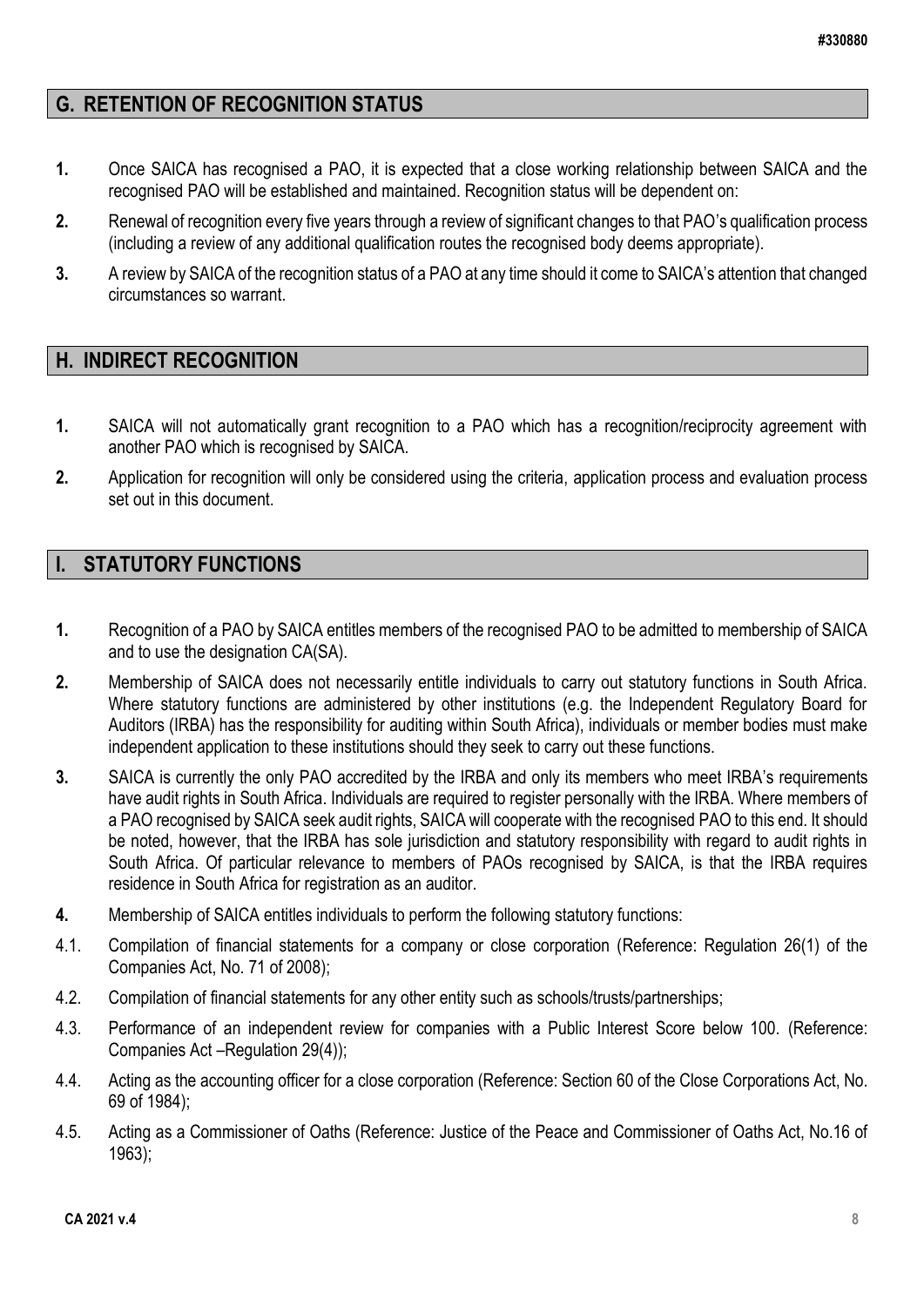- 4.6. Acting as the accounting officer of a school (Reference: Schools Act, No.84 of 1996);
- 4.7. Acting as the accounting officer for a body corporate (Reference: Sectional Titles Act, No.95 of 1986, Annexure 8 – Prescribed Management Rules);
- 4.8. Acting as the accounting officer for a non-profit organisation (Reference: Non-Profit Organisations Act, No.71 of 1997); and
- 4.9. Acting as a Tax Practitioner in terms (Reference: Tax Administration Act, No 28 of 2011).

### <span id="page-8-0"></span>**J. APPROACH TO RECOGNITION PROCESS AND CRITERIA**

#### **1. Flexibility**

- 1.1. Recognition criteria and the recognition process should be sufficiently flexible to accommodate the qualification processes of applicant PAOs which may be significantly different from those of SAICA. The over-riding consideration is that the education, training and assessment programmes of the applicant should equip candidates with competencies, qualities and skills that are substantially the same as those required of a CA(SA) on entry to the profession.
- 1.2. Responsiveness to the circumstances of the individual PAO and flexibility should not be interpreted to mean that all recognition criteria will not be fully applied. All recognition criteria will be applied, but in the context of the qualification model of the applicant PAO.

### **2. The SAICA Competency Framework**

- 2.1. The Competency Framework identifies the specific competencies and pervasive qualities and skills that a CA(SA) should demonstrate at entry point to the profession. The Competency Framework also places competencies within the context of SAICA expectations regarding membership. The Competency Framework not only identifies competencies but also describes the standards of competence (levels of proficiency) to be achieved.
- 2.2. With regard to standards of competence it is acknowledged that a description of standard is unlikely to result in comprehensive insight into the standards required by SAICA. SAICA recognises, therefore, that description of standard is supported by interpretation of standard through its formal examinations (ITC and APC) and through the application of assessment criteria in training (work place assessment).
- 2.3. In its approach to recognition of other PAOs SAICA bases its recognition process not only on the Competency Framework but also on standards required in its assessments (ITC, APC, and training).

#### **3. Recognition criteria: Global Accounting Alliance (GAA)**

SAICA has long been a member of the GAA and has mutual recognition agreements in place with most GAA member bodies. These agreements are, in most cases, of long standing and based upon reciprocal assessments through the Framework for Mutual Recognition between Professional Accounting Bodies referred to in Section 1. The criteria included in the Framework provide the basis for the recognition criteria identified in this document (refer Section 9) but are supported by the competency expectations set out in the SAICA Competency Framework and the standard of competence described in the Competency Framework and illustrated in the ITC and APC and in assessment in training (work place assessment).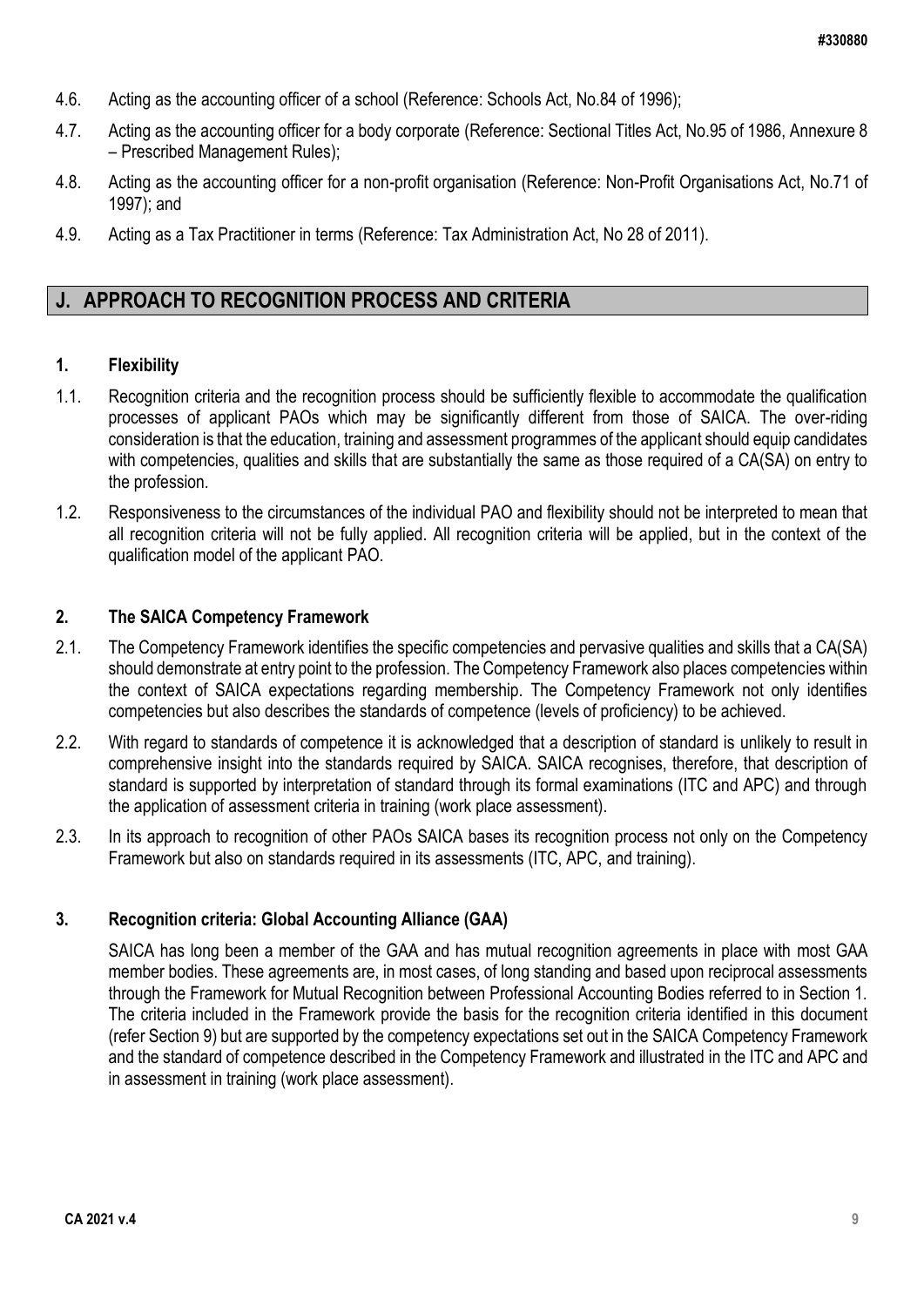### **K. RECOGNITION CRITERIA**

- **1.** Recognition criteria are divided into four categories:
- 1.1. Institutional
- 1.2. Professional education programme (a combination of (1) Academic study and (2) the PAOs Professional Competence Programme)
- 1.3. Assessment
- 1.4. Practical experience
- **2.** The recognition criteria for each category are as follows (details as to evidence to be provided in addition to a selfevaluation of each criterion are provided in Appendix 3).

### <span id="page-9-0"></span>**L. APPLICATION FOR RECOGNITION**

### **1. Applications for recognition will only be accepted from PAOs.**

### **2. Process prior to submission of a formal application for accreditation:**

SAICA requires applicant PAOs to indicate in writing an interest in making application for recognition. This must be followed by a formal meeting between representatives of SAICA and the applicant PAO in order to:

- a) Provide SAICA with an opportunity to ensure that there is full understanding of SAICA's Competency Framework, qualification model, of the application process and of the recognition criteria.
- b) Provide SAICA with an opportunity to understand the circumstances of the applicant PAO and particularly its Competency Framework and qualification model.
- c) Provide an opportunity for SAICA and the applicant PAO to explore ways in which to co-operate with a view to ensuring that the formal application is comprehensive and complete and to explore other opportunities for co-operation.

### **3. The formal application for recognition**

- 2.1. Applications for recognition must:
	- a) Address every recognition criterion. Each criterion must be supported by the relevant 'sources of information' (Refer to recognition criteria in Appendix 3, column 3). Where such sources of information are not available applicants must provide appropriate replacement sources.
	- b) Provide sufficient information for SAICA to evaluate the extent to which each criterion is addressed. This may require the submission of supporting material in addition to the sources of information referred to above.
	- c) Provide a detailed self-evaluation for each criterion. A self-evaluation requires an explicit statement from the applicant related to each aspect of each criterion and which is supported by reasoned reference to relevant practices and policies of the applicant.
	- d) Address the Competency Framework by:
		- (i) providing detail of courses in the education programme which address competencies
		- (ii) providing detail of the manner in which work experience addresses competencies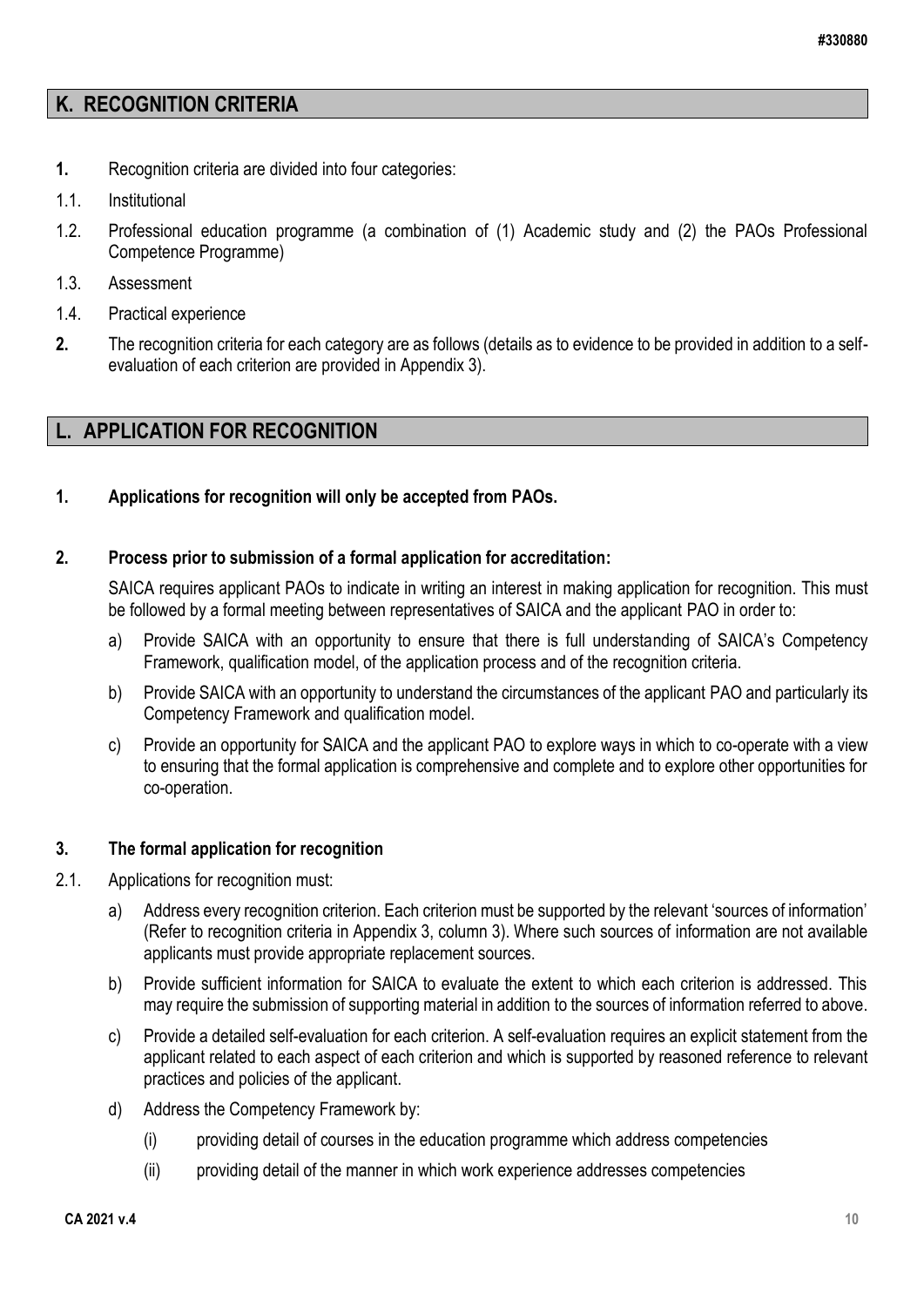- (iii) explaining how the education and work experience programmes complement each other in addressing competencies
- (iv) providing full insight into the nature and standard of assessment in the education and work experience programmes (e.g. examination papers, mark plans, marked scripts, adjudication policy, assessment of work experience)
- (v) providing a detailed self-evaluation which includes:
	- self-evaluation of competencies addressed in the qualification model of the applicant against the comparable SAICA programmes and the Competency Framework
	- self-evaluation of standard of competence demanded in the qualification model of the applicant, against standards demanded in SAICA examinations and assessment in training (work experience).
- 2.2. In preparing the application for recognition and in particular the self-assessment, applicants should be mindful that SAICA does not require an exact equivalence to its own programmes and standards. SAICA will evaluate the application in its entirety in addition to evaluation of each criterion.

### <span id="page-10-0"></span>**M. EVALUATION BY SAICA**

#### **1. Recognition team**

- 1.1. A recognition team will be appointed by SAICA for each application for recognition. The team will be constituted in a manner which is responsive to the circumstances of the applicant PAO. Members of the team will have the experience and expertise which allows for flexibility in evaluation of the criteria and of the application in its entirety.
- 1.2. SAICA recognises that assessment in the case of many recognition criteria requires that professional judgement be exercised. SAICA accepts that many criteria cannot be entirely objectively assessed (e.g. standard of examinations) and, therefore, that team members must be sufficiently experienced and aware of SAICA requirements in order to be able to exercise judgement. The recognition team will be selected accordingly.

### **2. The purpose of SAICA's evaluation**

The purpose of SAICA's evaluation is to establish whether:

- 2.1. The PAO meets the criteria set out in Annexure 3 of SAICA's Policy for the Recognition of Other Professional Bodies;
- 2.2. The members of the PAO achieve substantially the same competencies, qualities and skills described in the Competency Framework for a CA(SA) on entry to the profession; and
- 2.3. The PAO's examinations are substantially equivalent to SAICA's Qualifying Examinations (ITC and APC).

### **3. Reporting**

- 3.1. The recognition team will provide a detailed report to the IPD committee. The IPD will make a final decision as to recognition.
- 3.2. A detailed report will be provided to the applicant.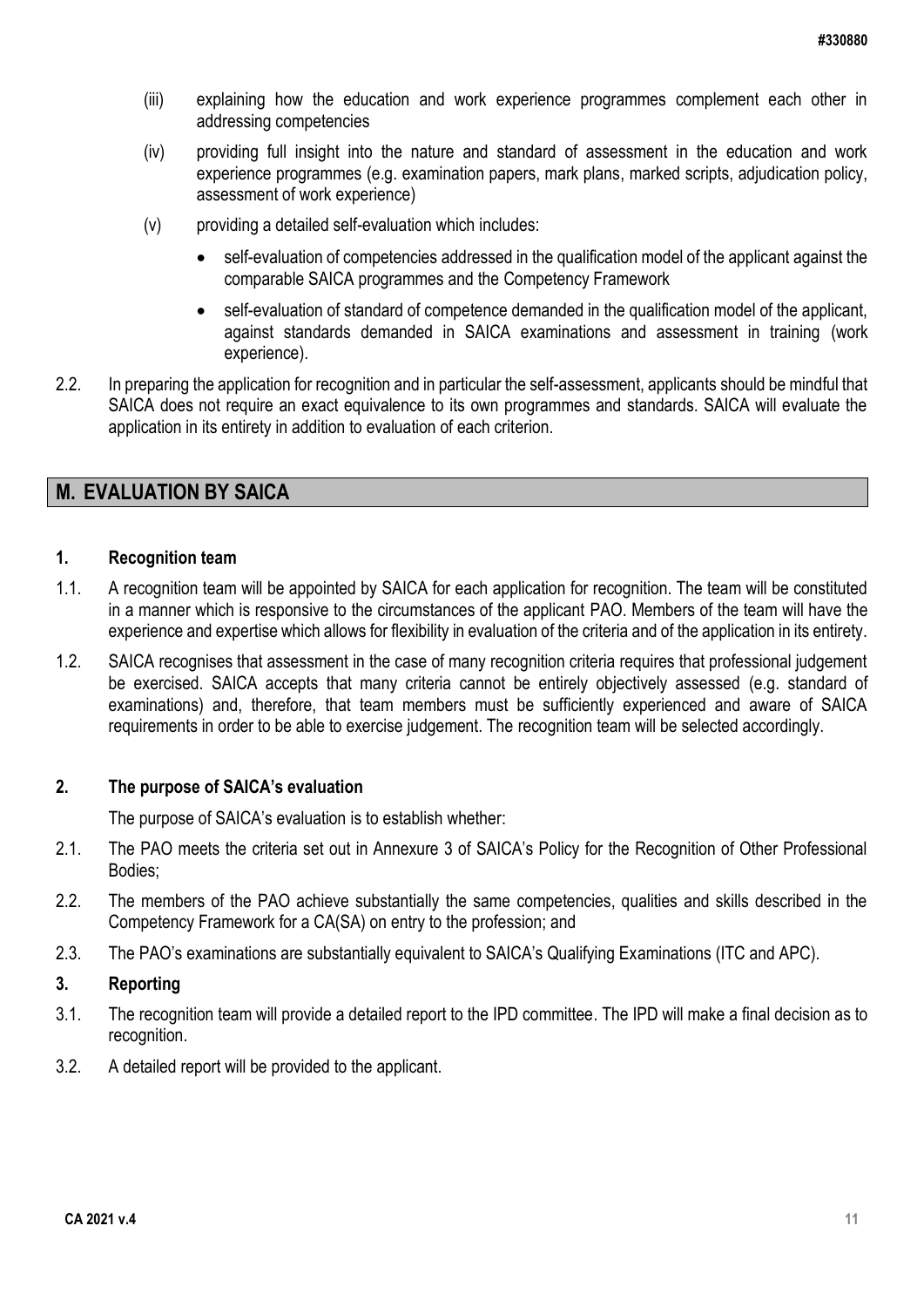### **4. Engagement with the PAO**

- 4.1. It is envisaged that, depending upon circumstances, the recognition team may engage with the applicant directly or recommend to the secretariat that it engage with the applicant:
	- a) Before the formal application is submitted; and
	- b) During the course of evaluation of the application.
- 4.2. Engagement with the applicant in this manner may provide a valuable avenue for co-operation between PAOs (refer section 2).

### **5. Overall evaluation**

- 5.1. Overall evaluation of an application for recognition must ensure that members of the applicant PAO:
	- a) Possess substantially the same competencies, qualities and skills described in the Competency Framework for a CA(SA) on entry to the profession;
	- b) Are graduates, i.e. a holder of a university degree equivalent to a three-year South African Bachelor's degree and have had structured work experience and have been subjected to formal assessment which is informed by the Competency Framework as to content and standard and is consistent with the standard of assessment exhibited by SAICA through its ITC and APC and through its assessment in training (work place assessment);
	- c) Are members of a PAO which has met the institutional requirements.
- 5.2. Any deviation from the requirements of the Competency Framework insofar as content (knowledge lists) is concerned should be a matter of formal IPD committee policy. In this regard current IPD policy provides for substitution of South African Law (commercial, company, taxation) with that of the country in which the applicant PAO is located.

#### <span id="page-11-0"></span>**6. Recognition status**

The IPD Committee will make a final decision as to recognition status. An applicant PAO may be:

- a) Fully recognised (Mutual Recognition Agreement or Reciprocal Agreement); or
- b) Partially recognised (Pathways to Membership Agreement); or
- c) Not recognised. In this case the IPD may direct that there be further engagement with the applicant with a view to addressing matters which inhibit the granting of full or partial recognition. This may be done through a formal Memorandum of Understanding.

### <span id="page-11-1"></span>**N. COSTS**

The applicant may be required to pay an application fee. This fee is payable after the meeting between SAICA and the applicant referred to a Section 11.1 but before submission of the formal application for recognition.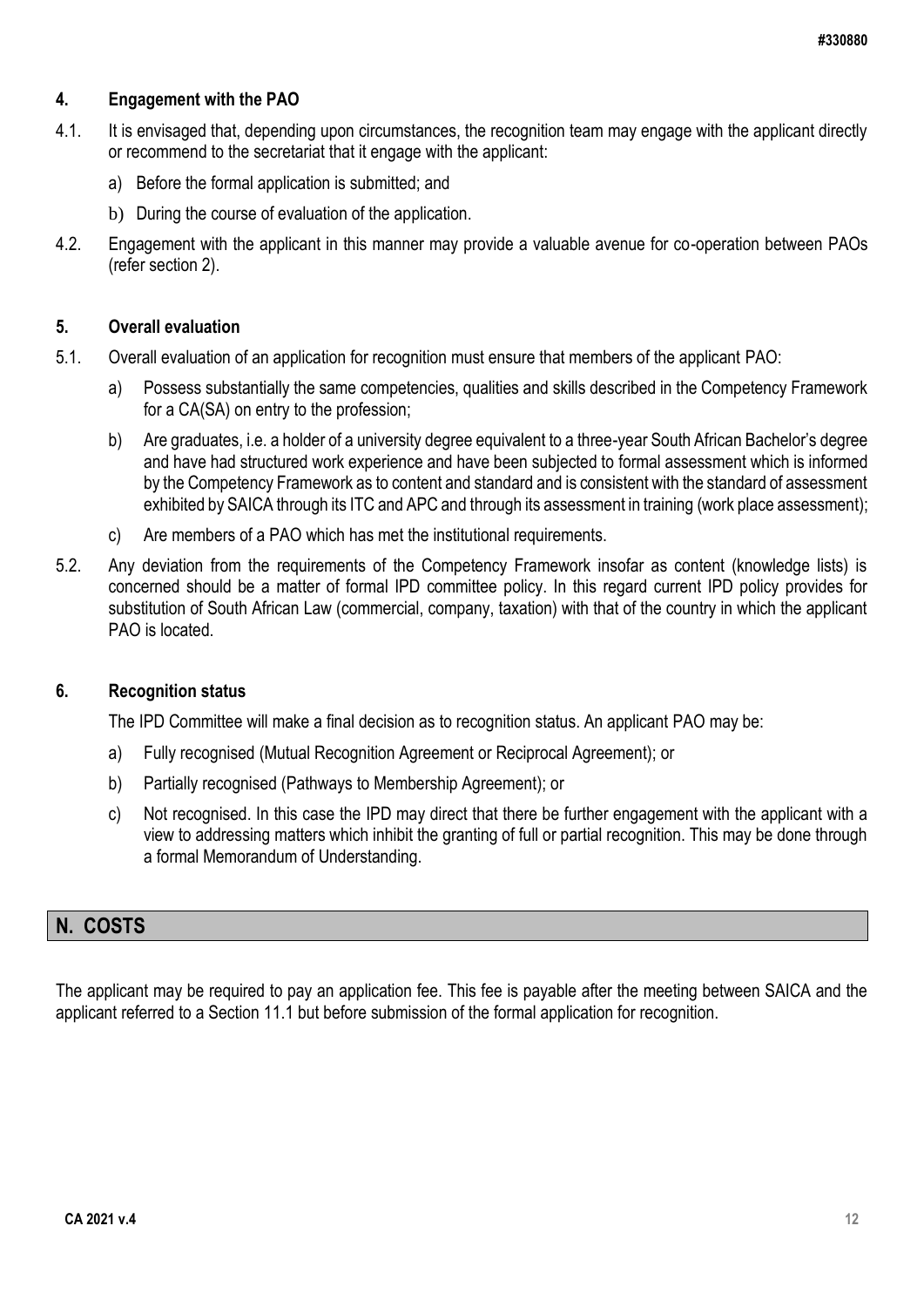## <span id="page-12-0"></span>**APPENDIX 1 – LIST OF CURRENTLY ACCREDITED BODIES**

**A. Reciprocal Membership Agreements (RMA): No further education, training or examination requirements need to be met**

| Country            | <b>PAO</b>                                     | <b>Recognition status</b>                                        |
|--------------------|------------------------------------------------|------------------------------------------------------------------|
| Australia and      | <b>Chartered Accountants Australia and New</b> | Full recognition: Full qualification route through homebody only |
| <b>New Zealand</b> | Zealand (CAANZ)                                |                                                                  |
| Canada             | CPA Canada (CICA)                              | Full recognition: Full qualification route through homebody only |
| <b>England and</b> | Institute of Chartered Accountants of          | Full recognition: Full qualification route through homebody only |
| <b>Wales</b>       | England and Wales (ICAEW)                      | Also refer to paragraph 3 of this Appendix                       |
| <b>Hong Kong</b>   | Hong Kong Institute of Certified Public        | Full recognition: Full qualification route through homebody      |
|                    | Accountants (HKICPA)                           | only                                                             |
| <b>Ireland</b>     | Chartered Accountants Ireland (CAI)            | Full recognition: Full qualification route through homebody only |
| <b>Scotland</b>    | Institute of Chartered<br>Accountants of       | Full recognition: Full qualification route through homebody only |
|                    | Scotland (ICAS)                                |                                                                  |

### **B. Mutual Recognition Agreements (MRA): No further education, training or examination requirements need to be met**

| Country         | <b>PAO</b>                                               | <b>Recognition status</b>                                         |
|-----------------|----------------------------------------------------------|-------------------------------------------------------------------|
| <b>Eswatini</b> | Eswatini Institute of Accountants (EIA)                  | Full recognition: Full qualification route through home body only |
| Lesotho         | Lesotho Institute of Accountants (LIA)                   | Full recognition: Full qualification route through home body only |
| <b>Namibia</b>  | Institute of Chartered Accountants of<br>Namibia (ICAN)  | Full recognition: Full qualification route through home body only |
| <b>Zimbabwe</b> | Institute of Chartered Accountants of<br>Zimbabwe (ICAZ) | Full recognition: Full qualification route through home body only |

### **C. Pathways to Membership Agreements (PMA): further requirements need to be met**

| Country                            | <b>PAO</b>                                                                                             | <b>Comments</b>                                                                                                                                                                                                                                                                                                                                                                                                                                                                                                                     |
|------------------------------------|--------------------------------------------------------------------------------------------------------|-------------------------------------------------------------------------------------------------------------------------------------------------------------------------------------------------------------------------------------------------------------------------------------------------------------------------------------------------------------------------------------------------------------------------------------------------------------------------------------------------------------------------------------|
| <b>England and</b><br><b>Wales</b> | Institute of Chartered Accountants<br>of England and Wales (ICAEW) -<br>Pathways to Membership members | Membership of SAICA may be granted without completing any<br>further components of the SAICA qualification process. SAICA's<br>Recognition Panel will assess the competence of the<br>individual.                                                                                                                                                                                                                                                                                                                                   |
| India                              | Institute of Chartered Accountants<br>of India (ICAI)                                                  | The applicant must:<br>be a graduate, i.e. a holder of a university degree assessed by<br>SAQA's Foreign Qualifications Evaluation and Advisory Services as<br>having achieved the equivalent to a three-year South African<br>Bachelor's degree; and<br>have gained at least 2 years' appropriate experience after first<br>registering with ICAI; and<br>is required to successfully complete the APC; or<br>may apply for exemption from the requirement to successfully<br>complete the APC (see paragraph 13 of this document) |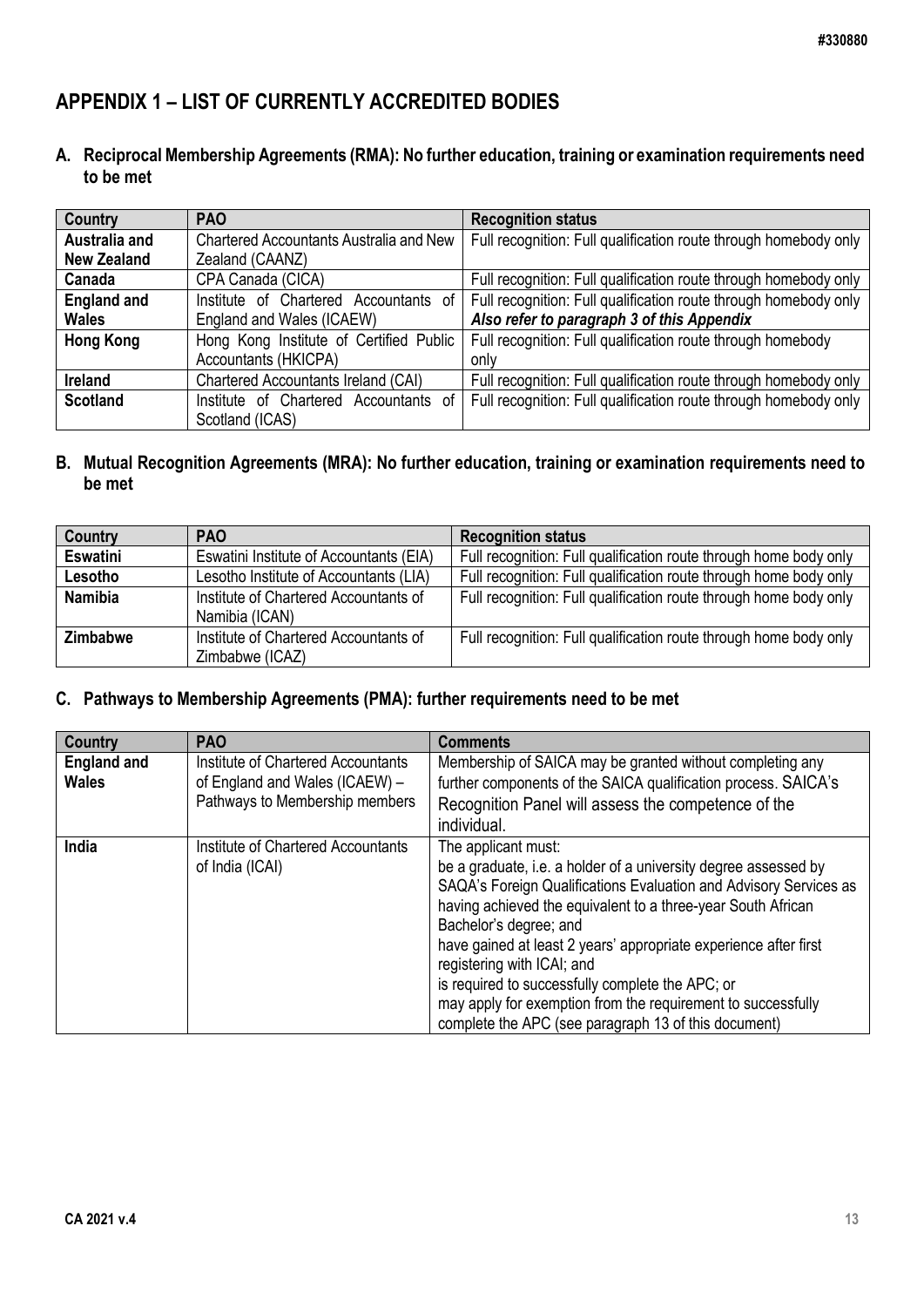| <b>Country</b>                     | <b>PAO</b>                                                                                                                                                                                                                                                                                                                                                                            | <b>Comments</b>                                                                                                                                                                                                                                                                                                                                                                                                                                                                                                                                                                                                                  |
|------------------------------------|---------------------------------------------------------------------------------------------------------------------------------------------------------------------------------------------------------------------------------------------------------------------------------------------------------------------------------------------------------------------------------------|----------------------------------------------------------------------------------------------------------------------------------------------------------------------------------------------------------------------------------------------------------------------------------------------------------------------------------------------------------------------------------------------------------------------------------------------------------------------------------------------------------------------------------------------------------------------------------------------------------------------------------|
| <b>International</b>               | Chartered Institute of Management<br>Accountants (CIMA)<br>(Note – once an individual is<br>registered with CIMA as an AMCA<br>or FCMA, they can apply to CIMA<br>for the CGMA designation.<br>Individuals who hold the CGMA<br>designation are only able to benefit<br>from the Pathways to Membership<br>Agreement if they have been<br>registered with CIMA as an ACMA<br>or FCMA) | The applicant -<br>must write and pass the ITC (i.e. will be exempt from the<br>requirement to complete a PDGA in order to gain access to the<br>ITC). (Candidates who enter for the exam without a PGDA will be<br>permitted two attempts at the ITC over two calendar years, after<br>which they will be required to complete the PGDA), and<br>is exempt from the APC, and.<br>may be required to achieve a certain amount of experience under a<br>SAICA training contract, depending on the extent of the applicants'<br>experience (please refer to the detailed CIMA requirements)                                        |
| Kenya                              | Institute of Certified Public<br>Accountants of Kenya (ICPAK)                                                                                                                                                                                                                                                                                                                         | The applicant must:<br>be a graduate, i.e. a holder of a university degree assessed by the<br>SAQA's Foreign Qualifications Evaluation and Advisory Services as<br>having achieved the equivalent to a three-year South African<br>Bachelor's degree; and<br>have gained at least 2 years' appropriate experience after first<br>registering with ICPAK; and<br>is required to successfully complete the APC; or<br>may apply for exemption from the requirement to successfully<br>complete the APC (see paragraph 13 of this document)                                                                                         |
| <b>United States of</b><br>America | America Institute of Certified Public<br>Accountants (AICPA)                                                                                                                                                                                                                                                                                                                          | The applicant must submit an application to the SAICA Recognition<br>Panel.<br>The Panel will, by means of an interview with the applicant and<br>evaluation of the application, evaluate whether or the applicant<br>meets the competency requirements of the SAICA Competency<br>Framework, in which case membership of SAICA may be granted.<br>If the applicant does not meet the competence requirements, he/she<br>may resubmit an application no earlier than 12 months from the<br>original interview date. Candidates will be permitted three<br>submissions to the SAICA Recognition Panel over six calendar<br>years. |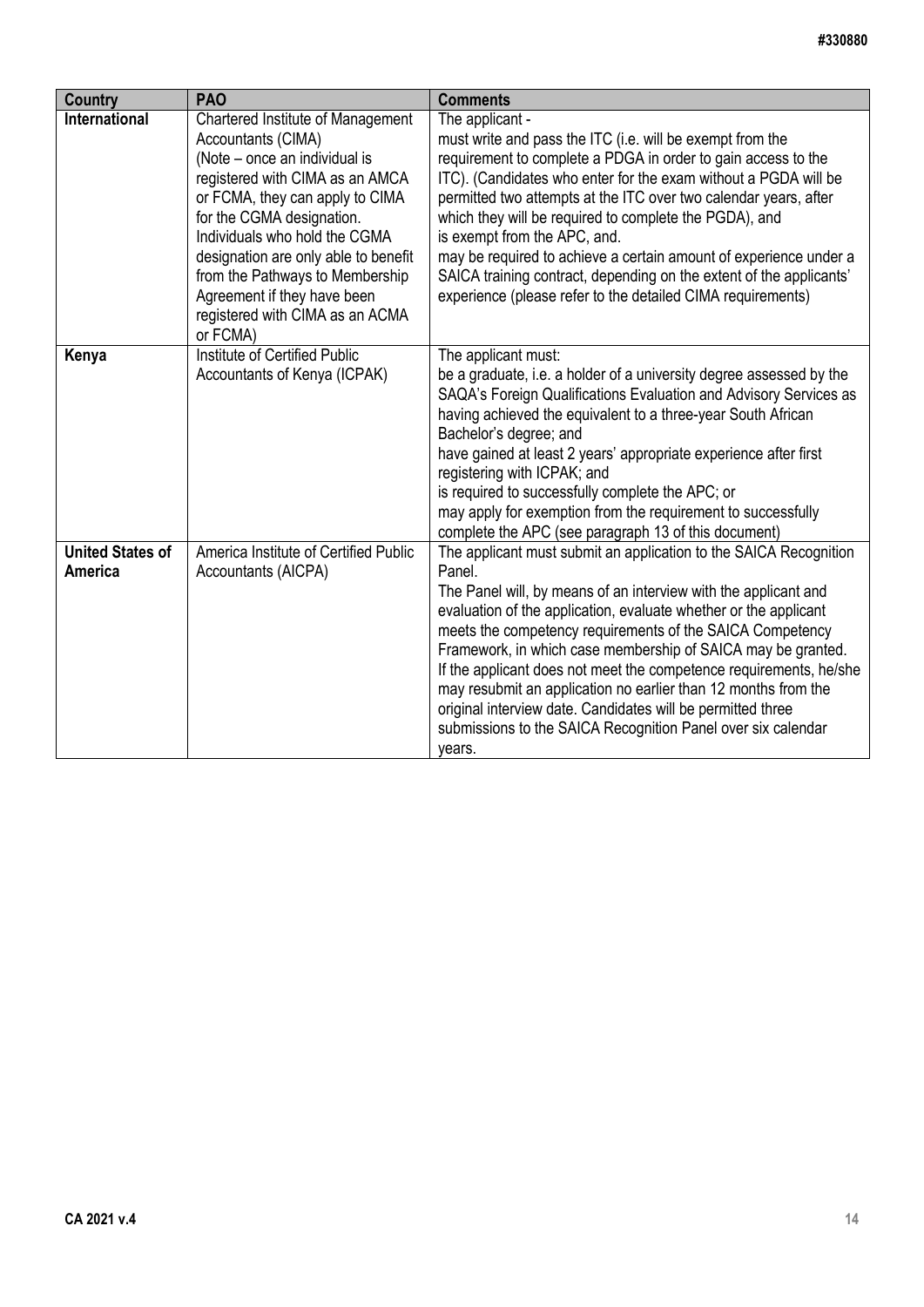# <span id="page-14-0"></span>**APPENDIX 2 – GUIDING PRINCIPLES APPLICABLE TO THE RECOGNITION OF OTHER PAOs**

| <b>B1</b> | The qualification model should be in accordance with International Accounting Education Standards of.           |
|-----------|-----------------------------------------------------------------------------------------------------------------|
|           |                                                                                                                 |
| <b>B2</b> | The qualification model should provide a delivery structure for education, training and assessment best suited  |
|           | to the acquisition of the pervasive qualities and specific competencies identified in the Competency Framework. |
| <b>B3</b> | All chartered accountants are required to hold a first degree. There is no requirement as to the nature of this |
|           | degree. (Refer B.18).                                                                                           |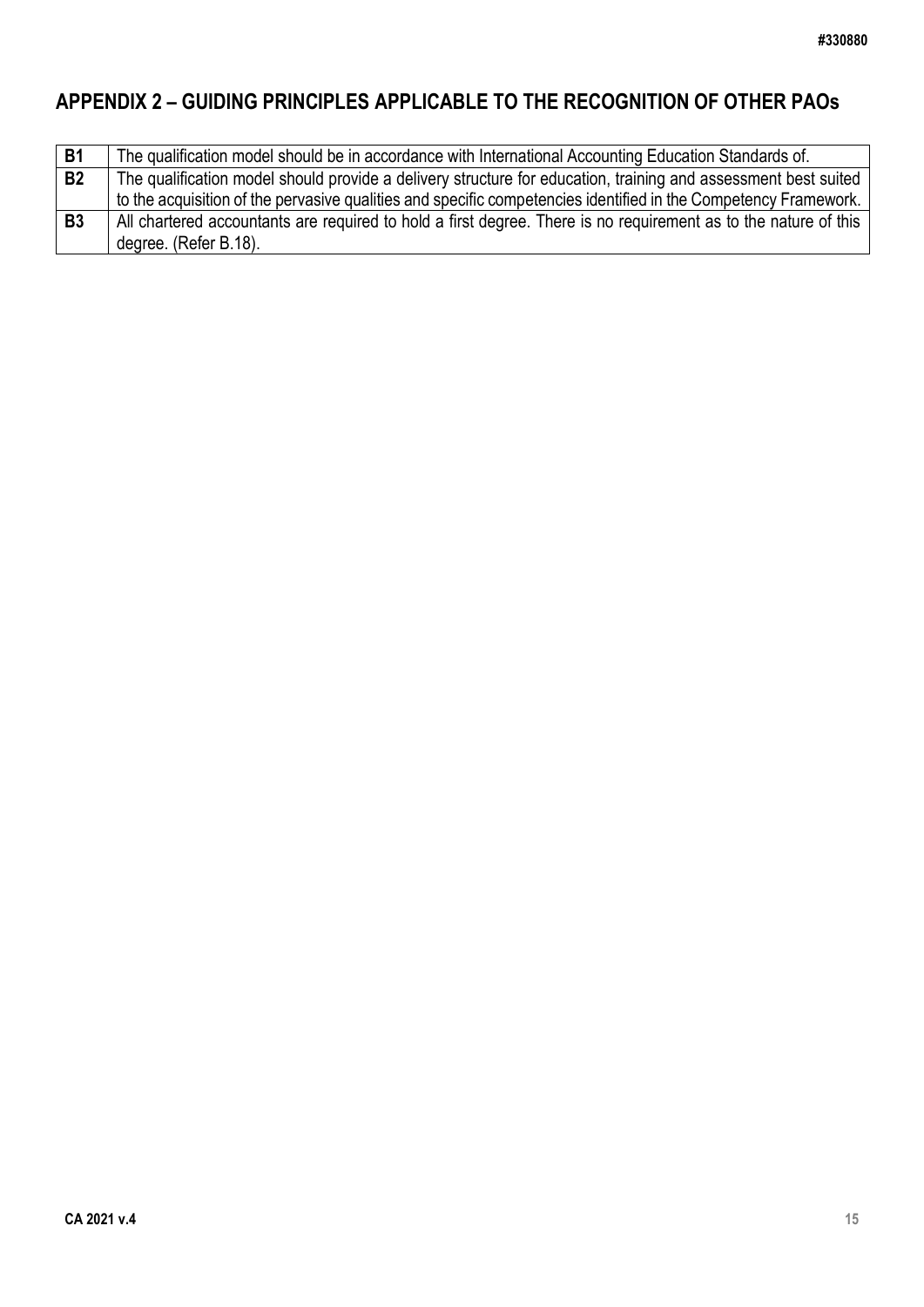# <span id="page-15-0"></span>**APPENDIX 3 – DETAILED RECOGNITION CRITERIA**

# **A. INSTITUTIONAL**

|                   | Criterion A.1   The PAO demonstrates a commitment to the public interest through disciplinary procedures<br>over members                              |
|-------------------|-------------------------------------------------------------------------------------------------------------------------------------------------------|
| <b>Indicators</b> | The PAO has sufficient and appropriate resources and capacity to investigate alleged improper                                                         |
|                   | conduct, conduct disciplinary proceedings and impose appropriate sanctions                                                                            |
| <b>Evidence</b>   | a) The code of ethical conduct;                                                                                                                       |
|                   | A description of the disciplinary policies and procedures of the PAO relating to complaints lodged,<br>b)<br>investigations, hearings and sentencing. |

|                   | Criterion A.2   The PAO demonstrates a commitment to the public interest through technical support and |
|-------------------|--------------------------------------------------------------------------------------------------------|
|                   | guidance to its members.                                                                               |
| <b>Indicators</b> | The PAO provides technical support and guidance to its members                                         |
| <b>Evidence</b>   | a) Details relating to the technical expertise employed by the PAO in the provision of technical       |
|                   | guidance and support to its members.                                                                   |
|                   | Information about all technical guidance rendered to members during the past 12 months.<br>b)          |
|                   | Mechanisms through which the need for guidance is identified.<br>C)                                    |

|                   | Criterion A.3   The PAO has implemented a Continuing Professional Development (CPD) policy.     |  |
|-------------------|-------------------------------------------------------------------------------------------------|--|
| <b>Indicators</b> | The PAO ensures that all its members are subject to a mandatory programme of CPD as an integral |  |
|                   | component of continued membership of the PAO.                                                   |  |
| <b>Evidence</b>   | a) The CPD requirements for continued membership                                                |  |
|                   | b) The requirements for maintenance of CPD records                                              |  |
|                   | How compliance with CPD requirements are monitored<br>C)                                        |  |
|                   | The effect of non-compliance with CPD requirements on membership<br>d)                          |  |

| <b>Criterion A.4</b> | The PAO's members are pre-eminent in audit in the country.                                            |
|----------------------|-------------------------------------------------------------------------------------------------------|
| <b>Indicators</b>    | 1. The PAO has audit licensing authority or is recognised or accredited by the local Audit Regulator. |
|                      | 2. The PAO is represented on national and international policy and standards setting boards.          |
|                      | 3. The PAO has more statutory qualified auditors in its home country i.e. the country where its Head  |
|                      | Office is situated, than any other competing body.                                                    |
| <b>Evidence</b>      | a) Evidence that the PAO is the pre-eminent body for audit in that country (if applicable)            |
|                      | Number of qualified auditors in that country showing how many of these are members of the PAO<br>b)   |
|                      | Details of which national and international policy and standard-setting bodies the PAO or its<br>C)   |
|                      | members serve                                                                                         |

| <b>Criterion A.5</b> | The PAO is independent, self-governing and regulates certain activities of its members.            |
|----------------------|----------------------------------------------------------------------------------------------------|
| <b>Indicators</b>    | 1. The PAO has Bye-laws, Rules and Regulations.                                                    |
|                      | 2. The PAO is responsible for the setting of rules, regulations and standards for members in areas |
|                      | which might include audit, investment business, insolvency, professional indemnity insurance and   |
|                      | issue of practising certificates.                                                                  |
|                      | 3. The PAO provides practice review in areas such as audit, tax and accounting or the PAO is       |
|                      | recognised or accredited by a Regulator to regulate its members                                    |
| <b>Evidence</b>      | Charter or Constitution of the PAO<br>a)                                                           |
|                      | Bye-laws of the PAO<br>b)                                                                          |
|                      | Details of the PAOs practice review process (if applicable)<br>C)                                  |
|                      | Information about the Regulator that recognises or accredits the PAO to regulate its members<br>d) |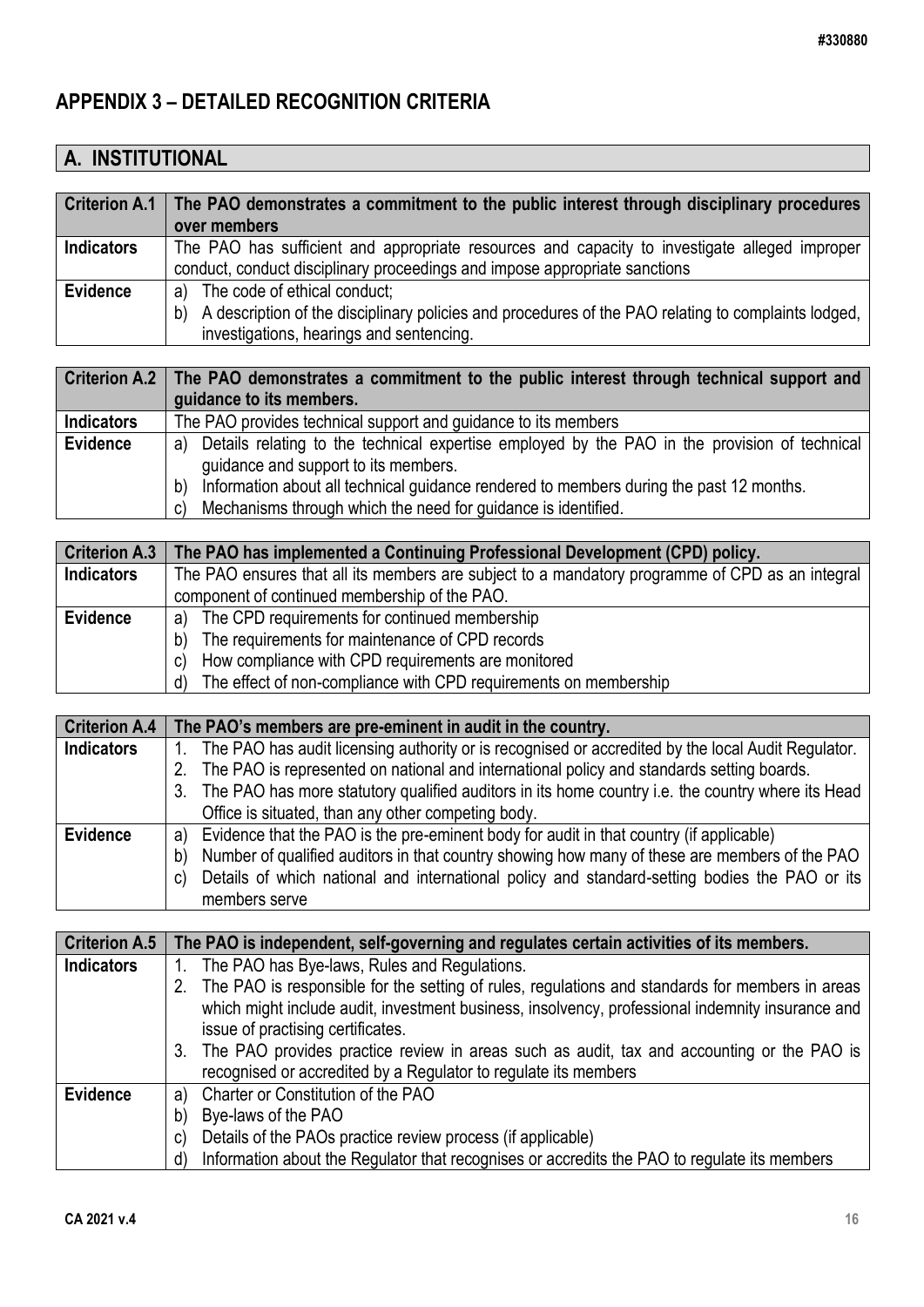| <b>Criterion A.6</b> | The PAO is recognised internationally                                                                                                  |
|----------------------|----------------------------------------------------------------------------------------------------------------------------------------|
| <b>Indicators</b>    | The PAO is a member in good standing with IFAC                                                                                         |
|                      | 2. The PAO works collaboratively with other institutes/bodies                                                                          |
|                      | 3. The PAO works with international standards bodies                                                                                   |
|                      | 4. The PAO is actively engaged in the formulation of accounting and auditing standards in<br>consultation with standard setting groups |
|                      | 5. The PAO has a close working relationship with government and government agencies                                                    |
|                      |                                                                                                                                        |
|                      | 6. The PAO has mutual recognition agreements with other PAOs/bodes whose members are pre-                                              |
|                      | eminent in the audit market                                                                                                            |
| <b>Evidence</b>      | Confirmation that the PAO is a member in good standing with IFAC<br>a)                                                                 |
|                      | Information about how the PAO works collaboratively with other institutes/bodies<br>b)                                                 |
|                      | c) Information about how the PAO works with international standards bodies or is engaged in the                                        |
|                      | formulation of accounting and auditing standards in consultation with standard setting groups                                          |
|                      | Information about the PAO's close working relationship with government and government agencies<br>d)                                   |
|                      | e) Details of all other PAOs with whom the PAO has formal and informal agreements for full or partial                                  |
|                      | recognition or reciprocity                                                                                                             |
|                      |                                                                                                                                        |

|                   | Criterion A.7   The PAO is a legally constituted entity                          |
|-------------------|----------------------------------------------------------------------------------|
| <b>Indicators</b> | The PAO operates under a national legal or regulatory framework                  |
| <b>Evidence</b>   | Information about the legal or regulatory framework under which the PAO operates |

| <b>Criterion A.8</b> | The PAO has the necessary human and financial resources to undertake its functions                       |
|----------------------|----------------------------------------------------------------------------------------------------------|
| <b>Indicators</b>    | The PAO has enough staff and sufficient financial resources to carry out the functions of a professional |
|                      | body                                                                                                     |
| <b>Evidence</b>      | a) A high-level organogram of the executive structure of the PAO                                         |
|                      | b) Most recent audited annual financial statements                                                       |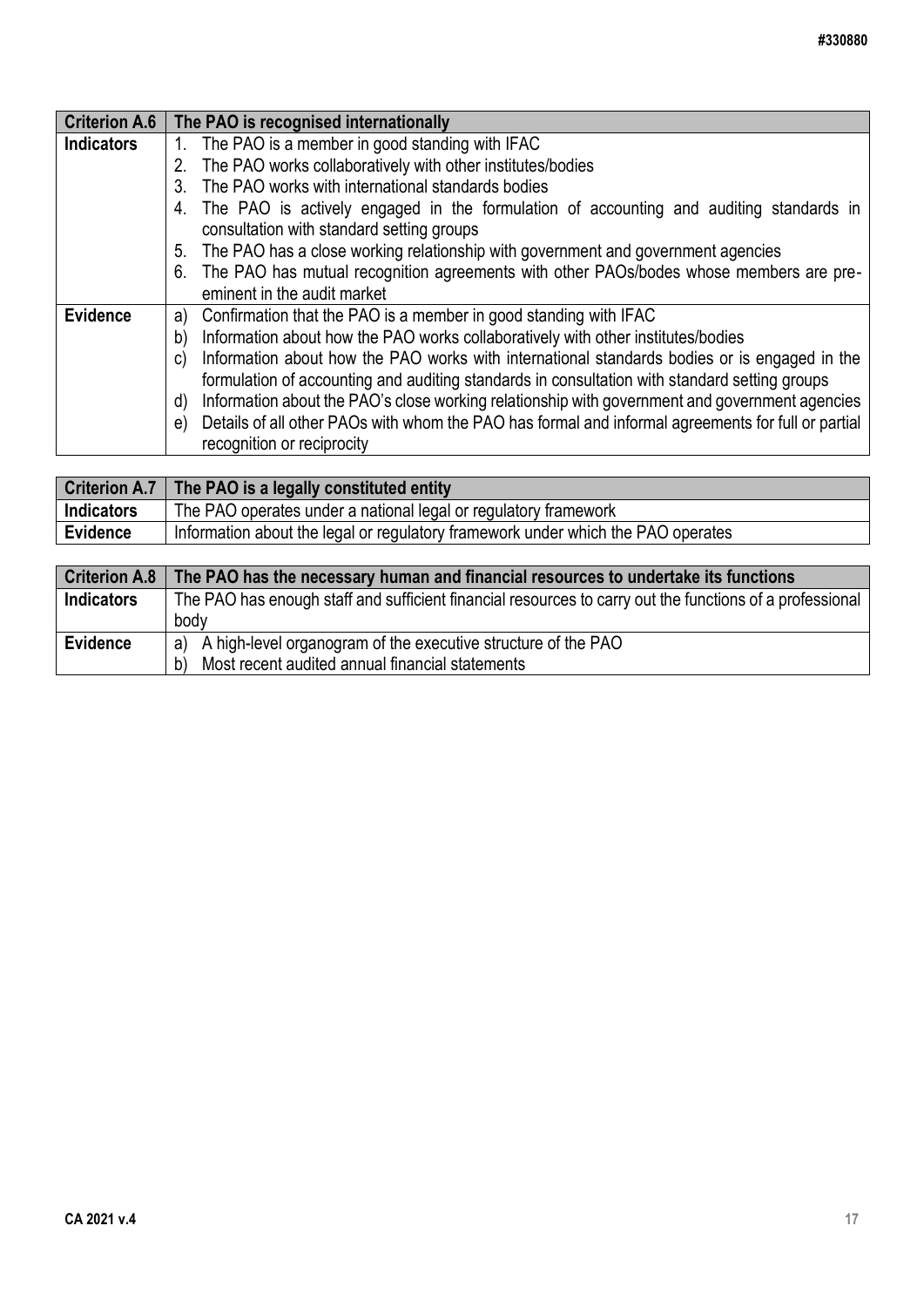# **B. PROFESSIONAL EDUCATION PROGRAMME (combined academic study and professional competence programme)**

| <b>Criterion B.1</b> | The PAO accredits academic programmes or awards exemptions for its professional education                                                                                                                                                                                                                                                        |
|----------------------|--------------------------------------------------------------------------------------------------------------------------------------------------------------------------------------------------------------------------------------------------------------------------------------------------------------------------------------------------|
| <b>Indicators</b>    | 1. The PAO accredits university accounting, business and other relevant programmes (in recognition<br>that some bodies provide significant elements of the professional education programme through<br>universities) OR<br>2. The PAO awards exemptions for its professional education programme based on candidates'<br>academic qualifications |
| Evidence             | Processes applicable to the accreditation and monitoring of academic programmes OR<br>a)                                                                                                                                                                                                                                                         |
|                      | Processes applicable to applications for exemptions<br>b)                                                                                                                                                                                                                                                                                        |

| <b>Criterion B.2</b> | The PAO maintains high entrance standards to the professional competence programme |
|----------------------|------------------------------------------------------------------------------------|
| <b>Indicators</b>    | The PAO meets the requirements of IES 1                                            |
| Evidence             | a) Minimum entry requirements to the professional competence programme             |
|                      | b) Pass rates applicable to the academic programme                                 |
|                      | c) How the PAO meets the requirements of IES1                                      |

| <b>Criterion B.3</b> | The professional competence programme reaches post-graduate level                                                                                                                                                                                                                                                                                                                                                                                                                                                                                                                                                                                                                                                                                     |
|----------------------|-------------------------------------------------------------------------------------------------------------------------------------------------------------------------------------------------------------------------------------------------------------------------------------------------------------------------------------------------------------------------------------------------------------------------------------------------------------------------------------------------------------------------------------------------------------------------------------------------------------------------------------------------------------------------------------------------------------------------------------------------------|
| <b>Indicators</b>    | Candidates, at the point of qualification, have reached a level comparable to a recognised post-graduate                                                                                                                                                                                                                                                                                                                                                                                                                                                                                                                                                                                                                                              |
|                      | award.                                                                                                                                                                                                                                                                                                                                                                                                                                                                                                                                                                                                                                                                                                                                                |
|                      | (A postgraduate qualification is generally multi- or interdisciplinary in nature but may serve to strengthen and deepen the<br>student's knowledge in a particular discipline or profession. The primary purpose of the qualification is to enable working<br>professionals to undertake advanced reflection and development by means of a systematic survey of current thinking, practice<br>and research methods in an area of specialisation. This qualification demands a high level of theoretical engagement and<br>intellectual independence, as well as the ability to relate knowledge to a range of contexts in order to undertake professional<br>or highly skilled work.) (Definition from the Council on Higher Education, South Africa) |
| Evidence             | Information about the recognition of the qualification within a PAO's national jurisdiction<br>a)                                                                                                                                                                                                                                                                                                                                                                                                                                                                                                                                                                                                                                                     |
|                      | Information about the involvement of senior accounting academics and senior accounting<br>b)                                                                                                                                                                                                                                                                                                                                                                                                                                                                                                                                                                                                                                                          |
|                      | professionals in design, delivery and quality management of the programme.                                                                                                                                                                                                                                                                                                                                                                                                                                                                                                                                                                                                                                                                            |

| <b>Criterion B.4</b> | The professional competence programme is delivered or accredited by the PAO                          |
|----------------------|------------------------------------------------------------------------------------------------------|
| <b>Indicators</b>    | 1. The PAO actively participates in the professional competence programme (through developing        |
|                      | material, delivering the programme or accrediting the programme)                                     |
|                      | 2. The PAO has robust quality assurance processes in place to ensure appropriate mechanisms for      |
|                      | influencing and assessing tuition whether it is delivered by the body, universities or other tuition |
|                      | providers.                                                                                           |
|                      | 3. The PAO has established accreditation and monitoring processes which encapsulate                  |
|                      | 4. The aims and objectives of the programme.                                                         |
|                      | 5. The level and quality of resources, particularly staffing and learning, available to the process. |
|                      | 6. The design and ongoing development of the curriculum both in terms of the course structure and    |
|                      | individual subject content and focus.                                                                |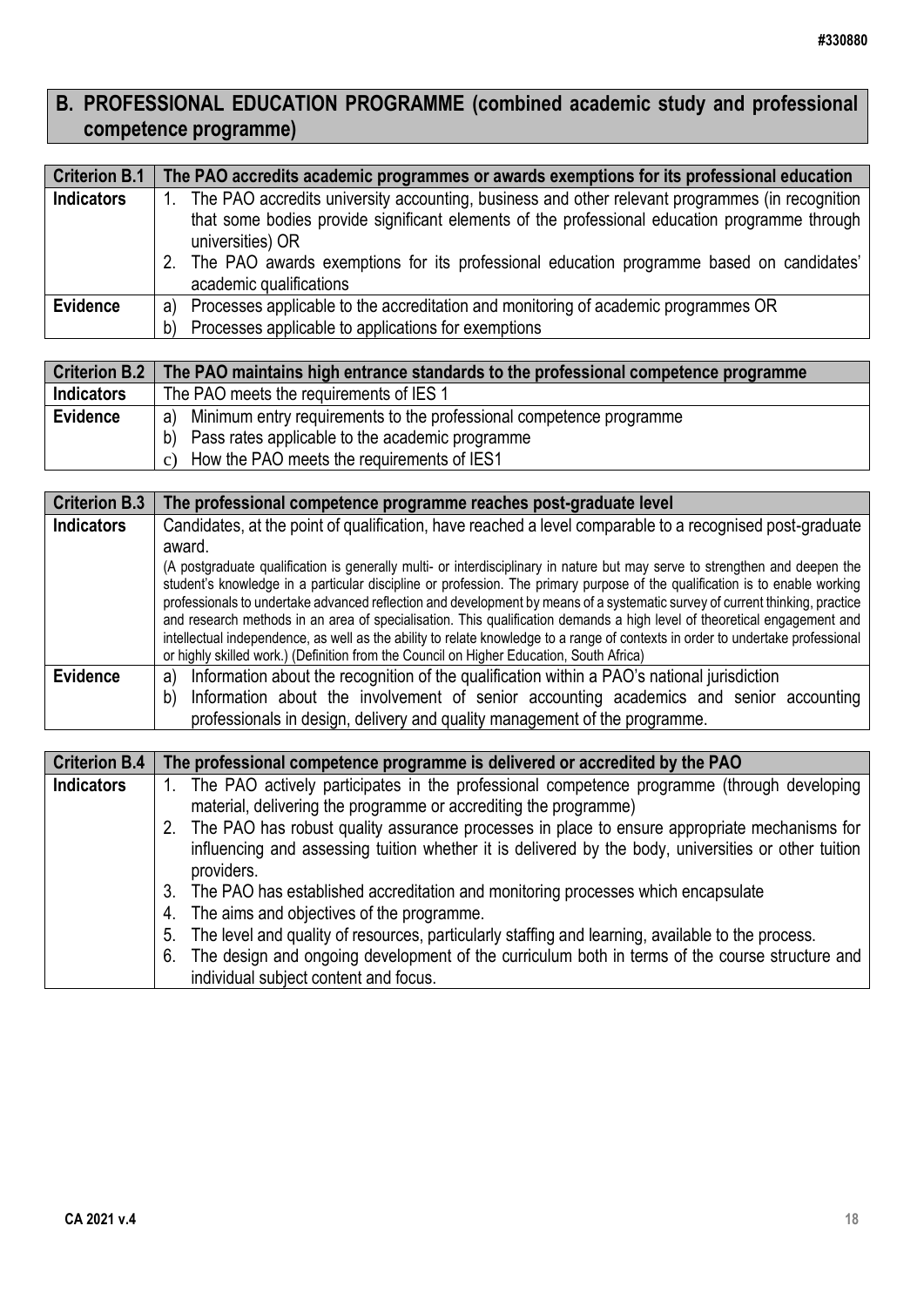| <b>Criterion B.4</b> | The professional competence programme is delivered or accredited by the PAO                                 |
|----------------------|-------------------------------------------------------------------------------------------------------------|
| <b>Evidence</b>      | If the programme is designed or delivered by the PAO:<br>a)                                                 |
|                      | Information about quality control process over the development of material                                  |
|                      | Copies of examination regulations and policies                                                              |
|                      | Copies of internal process documentation                                                                    |
|                      | Information about arrangements for liaison and feedback between tutors and the PAO                          |
|                      | If the programme is accredited by the PAO:<br>b)                                                            |
|                      | Details of the accreditation and monitoring process                                                         |
|                      | Copies of the accreditation criteria                                                                        |
|                      | Information about annual reporting requirements                                                             |
|                      |                                                                                                             |
|                      | Criterion $B.5$ The professional competence programme has well-defined objectives and achieves the learning |

|                   | Criterion B.5   The professional competence programme has well-defined objectives and achieves the learning<br>outcomes; incorporating:<br>The application and integration of ethics, knowledge and skills in core subject areas;<br>The integration of skills and topics in each core subject area; and<br>A multi-disciplinary approach across core subject areas. |
|-------------------|----------------------------------------------------------------------------------------------------------------------------------------------------------------------------------------------------------------------------------------------------------------------------------------------------------------------------------------------------------------------|
| <b>Indicators</b> | The PAO meets the requirements of IES 2, 3 and 4                                                                                                                                                                                                                                                                                                                     |
| <b>Evidence</b>   | <b>Competency Framework</b><br>a)                                                                                                                                                                                                                                                                                                                                    |
|                   | Learning outcomes<br>b)                                                                                                                                                                                                                                                                                                                                              |
|                   | Learning materials<br>C)                                                                                                                                                                                                                                                                                                                                             |
|                   | Teaching and assessment strategy<br>d)                                                                                                                                                                                                                                                                                                                               |

| <b>Criterion B.6</b> | The professional education programme ensures the attainment of higher level intellectual skills.                     |
|----------------------|----------------------------------------------------------------------------------------------------------------------|
| <b>Indicators</b>    | Candidates are able to $-$                                                                                           |
|                      | apply technical knowledge in an analytical and practical manner;                                                     |
|                      | integrate diverse areas of knowledge and skills to consider broad business issues;<br>2.                             |
|                      | identify and analyse information relevant to a particular problem;<br>3.                                             |
|                      | identify and define problems and rank them in the order in which they need to be addressed;<br>4.                    |
|                      | 5. evaluate alternatives, propose practical solutions and understand the role of judgement in dealing<br>with these; |
|                      | 6. communicate clearly and effectively by formulating recommendations in a concise and logical<br>fashion; and       |
|                      | 7. exercise professional judgement.                                                                                  |
| Evidence             |                                                                                                                      |
|                      | Guidelines and training materials for facilitators/tutors                                                            |
|                      |                                                                                                                      |
| Criterion R 7        | The PAO maintains high standards over the recognition of examptions from the academic                                |

|                   | Criterion B.7   The PAO maintains high standards over the recognition of exemptions from the academic   |
|-------------------|---------------------------------------------------------------------------------------------------------|
|                   | programme for partially and fully qualified individuals from other PAOs                                 |
| <b>Indicators</b> | The PAO has a written protocol for quality assurance that details objectives, processes and procedures, |
|                   | quality standards, measures of achievements, monitoring arrangements and implementation of findings.    |
| Evidence          | Copies of the PAO's policies and processes for granting exemptions from any or all of the Institute's   |
|                   | qualification process                                                                                   |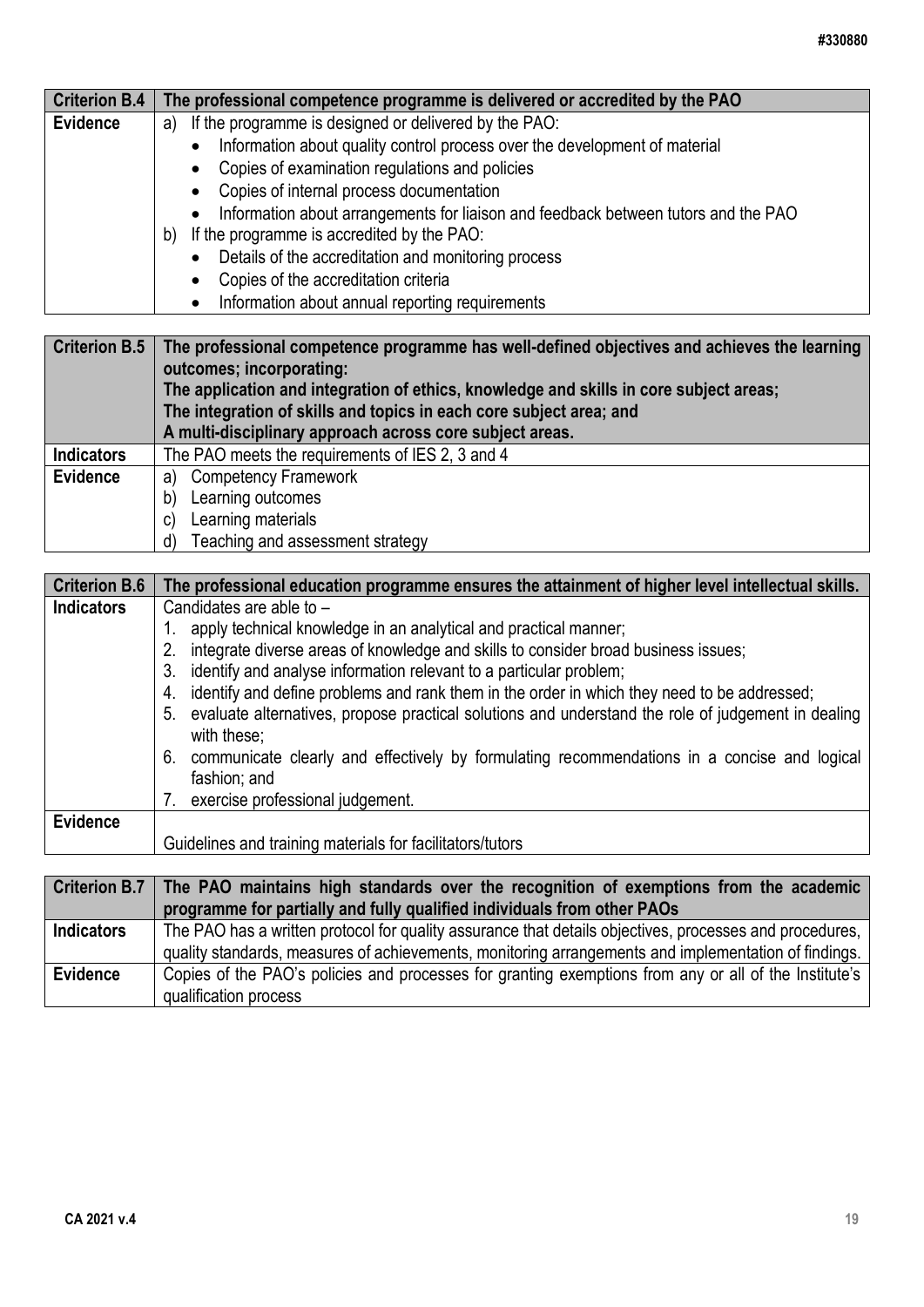# **C. ASSESSMENT**

| <b>Criterion C.1</b> | The PAO formally assesses whether prospective members have achieved an appropriate level of           |
|----------------------|-------------------------------------------------------------------------------------------------------|
|                      | professional competence by the end of the period of Initial Professional Development. (IES 6).        |
| <b>Indicators</b>    | The final examination -                                                                               |
|                      | 1. includes unstructured case studies and problems which assess understanding of complex business     |
|                      | issues.                                                                                               |
|                      | 2. confirms candidates' ability to analyse financial and non-financial data, exercise judgement and   |
|                      | develop conclusions and recommendations in relation to ethics, technical competence and skills        |
|                      | outcomes.                                                                                             |
|                      | 3. focuses on real life situations and professional skills.                                           |
|                      | includes an assessment of ethics, technical competence and skills outcomes.<br>4.                     |
|                      | includes an appropriate degree of intra-integration (integration within a discipline).<br>5.          |
|                      | includes an appropriate degree of integration (integration between disciplines).<br>6.                |
|                      | requires calculations of an appropriate complexity<br>7.                                              |
|                      | 8. includes appropriate time constraints.                                                             |
|                      | does not contain predictable questions.<br>9.                                                         |
| <b>Evidence</b>      | Information about the PAOs assessment strategy<br>a)                                                  |
|                      | Copies of the PAO's final assessments or examination papers for the past three years<br>b)            |
|                      | Copies of the examiners' comments relating to the above final assessments or examination papers<br>C) |
|                      | Examination throughput statistics relating to the above final assessments or examination papers<br>d) |

| <b>Criterion C.2</b> | Assessments are reliable to the learning outcomes. (i.e. They consistently produce the same                              |
|----------------------|--------------------------------------------------------------------------------------------------------------------------|
|                      | result, given the same set of circumstances. This is however not an absolute measure)                                    |
| <b>Indicators</b>    | The PAO checks the assessments for reliability (responses analysed and compared between groups<br>$1_{\cdot}$            |
|                      | sitting similar assessments)                                                                                             |
|                      | 2. All assessors have a shared common understanding of the performance criteria to ensure that these                     |
|                      | are consistently applied across all candidates throughout the assessment process.                                        |
|                      | 3. Each assessment is subject to a process of independent scrutiny by a person (or persons) not                          |
|                      | responsible for the initial assessment in order to ensure reliability and consistency.                                   |
|                      | 4. Controls are in place over assessment development to ensure                                                           |
|                      | a) appropriate skills are tested at each stage and that technical coverage of the syllabus is achieved<br>over time; and |
|                      | b) the level of assessment is consistent from session to session.                                                        |
|                      | 5. Each assessment is subject to a formal adjudication process to objectively consider the results of                    |
|                      | the assessment, and to allow for reasonable and educationally sound adjustments that are fair to all                     |
|                      | candidates.                                                                                                              |
|                      | A feedback process from this stage is in place to help in the design of future assessments.<br>6.                        |
| <b>Evidence</b>      | Information about the protocols for the setting and marking of papers<br>a)                                              |
|                      | Reports on pass marks/pass rates<br>b)                                                                                   |
|                      | Copies of the guidelines to examiners/reviewers and markers<br>C)                                                        |
|                      | Information about how the feedback from examiners, markers, facilitators and candidates is<br>d)                         |
|                      | evaluated.                                                                                                               |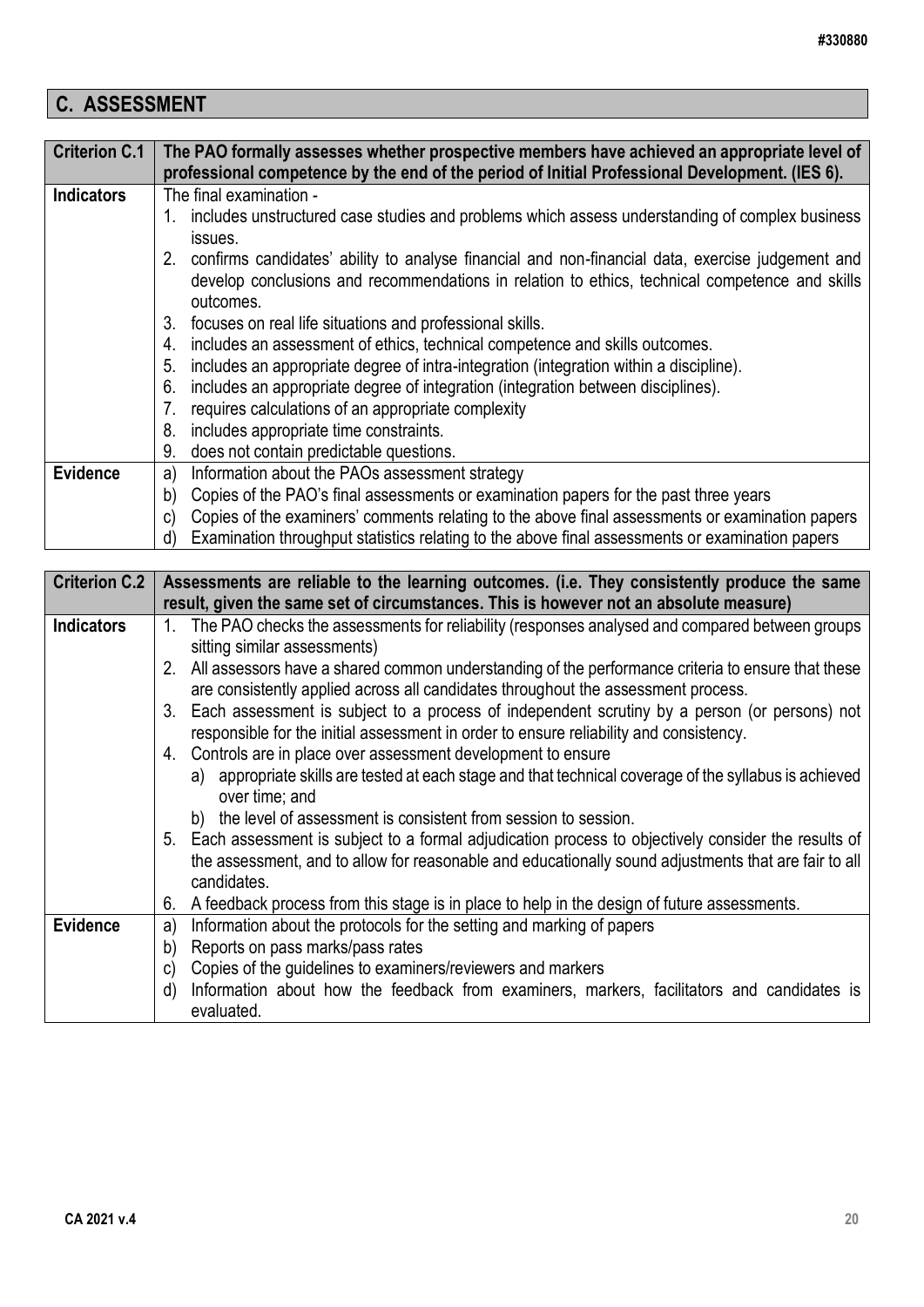| <b>Criterion C.3</b> | Assessments are valid to the learning outcomes. (i.e. the assessment instrument measures what                           |
|----------------------|-------------------------------------------------------------------------------------------------------------------------|
|                      | it was intended to measure. Includes face validity, predictive validity and content validity)                           |
| <b>Indicators</b>    | 1. The duration of the assessment provides candidates sufficient opportunity to demonstrate<br>professional competence. |
|                      | 2. The assessments test content suitability and has been structured appropriately.                                      |
| <b>Evidence</b>      | a) A mapping document showing links between the examination papers and syllabus                                         |
|                      | Information on the process whereby examination results are determined<br>b)                                             |

| <b>Criterion C.4</b> | The PAO's assessments are based on the principle of equity. (i.e. the assessments are fair and                                                                                                                                                   |
|----------------------|--------------------------------------------------------------------------------------------------------------------------------------------------------------------------------------------------------------------------------------------------|
|                      | without bias)                                                                                                                                                                                                                                    |
| <b>Indicators</b>    | Policies and controls are in place to ensure that the assessment is free from bias.<br>1.<br>2. The assessment is developed by persons who have appropriate expertise and experience in a<br>particular aspect of competence to be demonstrated. |
|                      | 3. Those involved in the development of the assessment represent a range of stakeholders from<br>sectors such as education and training, commerce and industry, public sector and the practising<br>profession.                                  |
|                      | 4. The content of the assessment is original and the copyright of the specified body.                                                                                                                                                            |
|                      | 5. Policies and controls are in place to ensure the development, conduct, evaluation and reporting<br>processes are conducted under stringent conditions of security.                                                                            |
|                      | 6. Assessment policies and controls are in place to guard the anonymity of candidates throughout the<br>process.                                                                                                                                 |
| <b>Evidence</b>      | Assessment protocols and reporting to governing committees<br>a)                                                                                                                                                                                 |
|                      | <b>Examination regulations</b><br>b)                                                                                                                                                                                                             |
|                      | <b>Candidate Examination Handbook</b><br>C)                                                                                                                                                                                                      |
|                      | Information on administrative procedures relating to security of assessment materials<br>d)                                                                                                                                                      |

| <b>Criterion C.5</b> | Assessments are based on the principle of transparency (i.e. details relating to the assessment<br>are publically disclosed, including competency areas to be assessed, timing of the exam etc.) |
|----------------------|--------------------------------------------------------------------------------------------------------------------------------------------------------------------------------------------------|
| <b>Indicators</b>    | The examination regulations are sufficiently robust to ensure the transparency of the examination                                                                                                |
|                      | process, including:                                                                                                                                                                              |
|                      | 1. Clear communication to examination candidates;                                                                                                                                                |
|                      | 2. Eligibility to sit examinations;                                                                                                                                                              |
|                      | 3. Timing of the examinations;                                                                                                                                                                   |
|                      | 4. Competence areas to be assessed;                                                                                                                                                              |
|                      | 5. Conduct of examinations;                                                                                                                                                                      |
|                      | 6. Breaches of regulations; and                                                                                                                                                                  |
|                      | Appeals and grievance procedures.                                                                                                                                                                |
| <b>Evidence</b>      | Document setting out the competence areas to be assessed                                                                                                                                         |

| Criterion C.6     | The PAO's assessments cover a sufficient portion of the learning outcomes. (i.e. includes a<br>balance of depth and breadth, knowledge and application                                                                                                                                                                                                                                                                                                                                                                                                                                                                                         |
|-------------------|------------------------------------------------------------------------------------------------------------------------------------------------------------------------------------------------------------------------------------------------------------------------------------------------------------------------------------------------------------------------------------------------------------------------------------------------------------------------------------------------------------------------------------------------------------------------------------------------------------------------------------------------|
| <b>Indicators</b> | 1. At least 80% of the assessment (demonstrated by the spread of content assessed over a period of<br>3 to 5 years) corresponds with the ethics, technical competence and skills outcomes.<br>2. The assessment requires candidates to apply to complex situations a suitable breadth and depth of<br>integrated knowledge, skills and professional values that comprise professional competence.<br>3. The assessment places appropriate emphasis on written communication skills (the syllabus should<br>lay down outcomes for the communication requirements and the assessment to test a range of<br>methods and levels of communication). |
| <b>Evidence</b>   | Document setting out the protocol for design of assessments                                                                                                                                                                                                                                                                                                                                                                                                                                                                                                                                                                                    |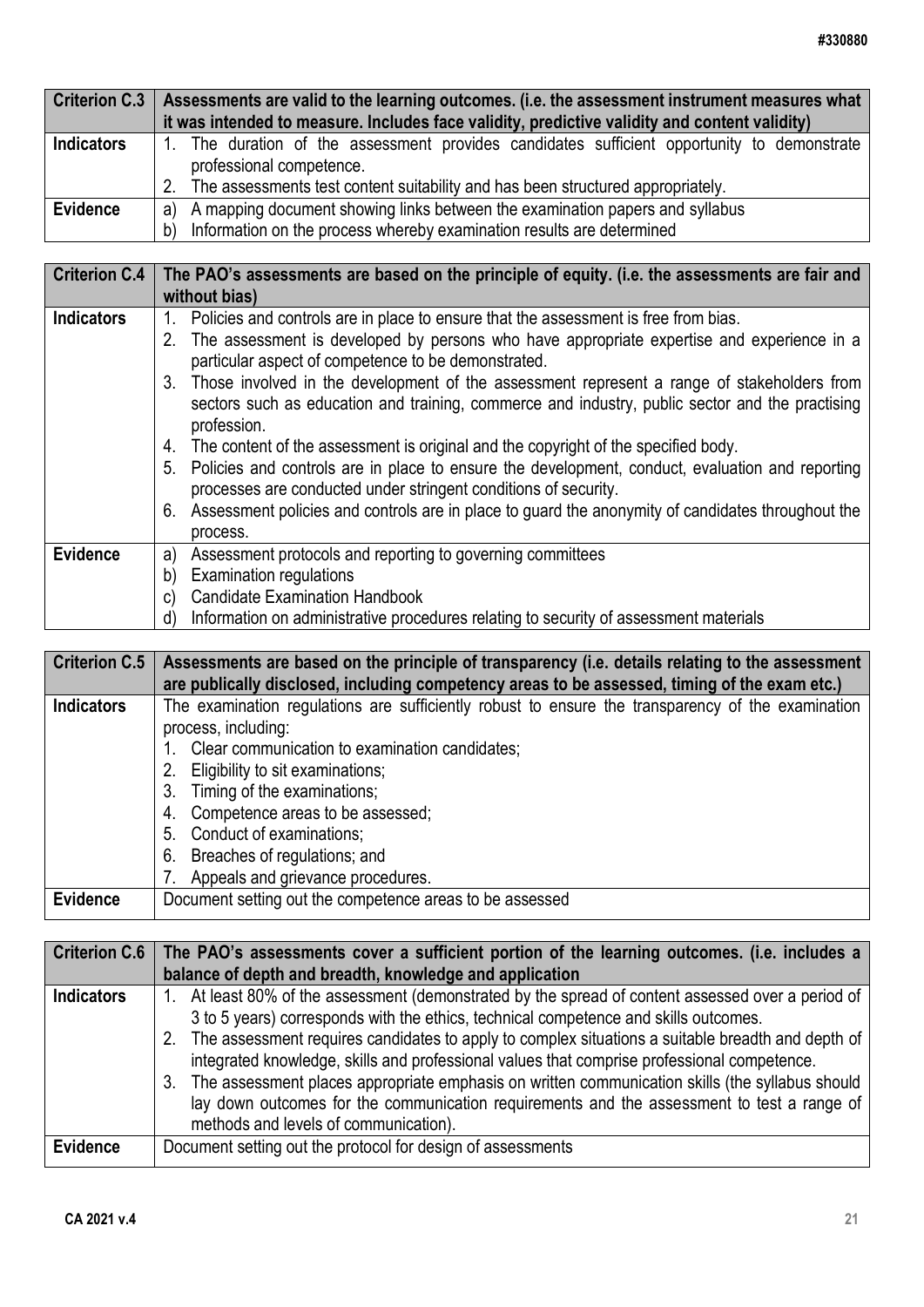| Criterion C.7     | The PAO has sufficient and appropriate resources available and applied to ensure that                                                                                                                                                                            |
|-------------------|------------------------------------------------------------------------------------------------------------------------------------------------------------------------------------------------------------------------------------------------------------------|
|                   | examinations are effectively administered.                                                                                                                                                                                                                       |
| <b>Indicators</b> | Responsibilities are assigned to a person or group of persons with adequate knowledge and<br>experience of assessment administration to co-ordinate and deliver the development, conduct,<br>evaluation, and service, recording and reporting of the assessment. |
|                   | 2. Assessment processes are fully documented and up to date.<br>3. Assessment processes are reviewed on a regular basis.                                                                                                                                         |
|                   | 4. Appropriate resources and systems are available to deliver the assessments                                                                                                                                                                                    |
| <b>Evidence</b>   | The organisational structure for the examination process<br>a)                                                                                                                                                                                                   |
|                   | b) Strategy for IT and the training of staff                                                                                                                                                                                                                     |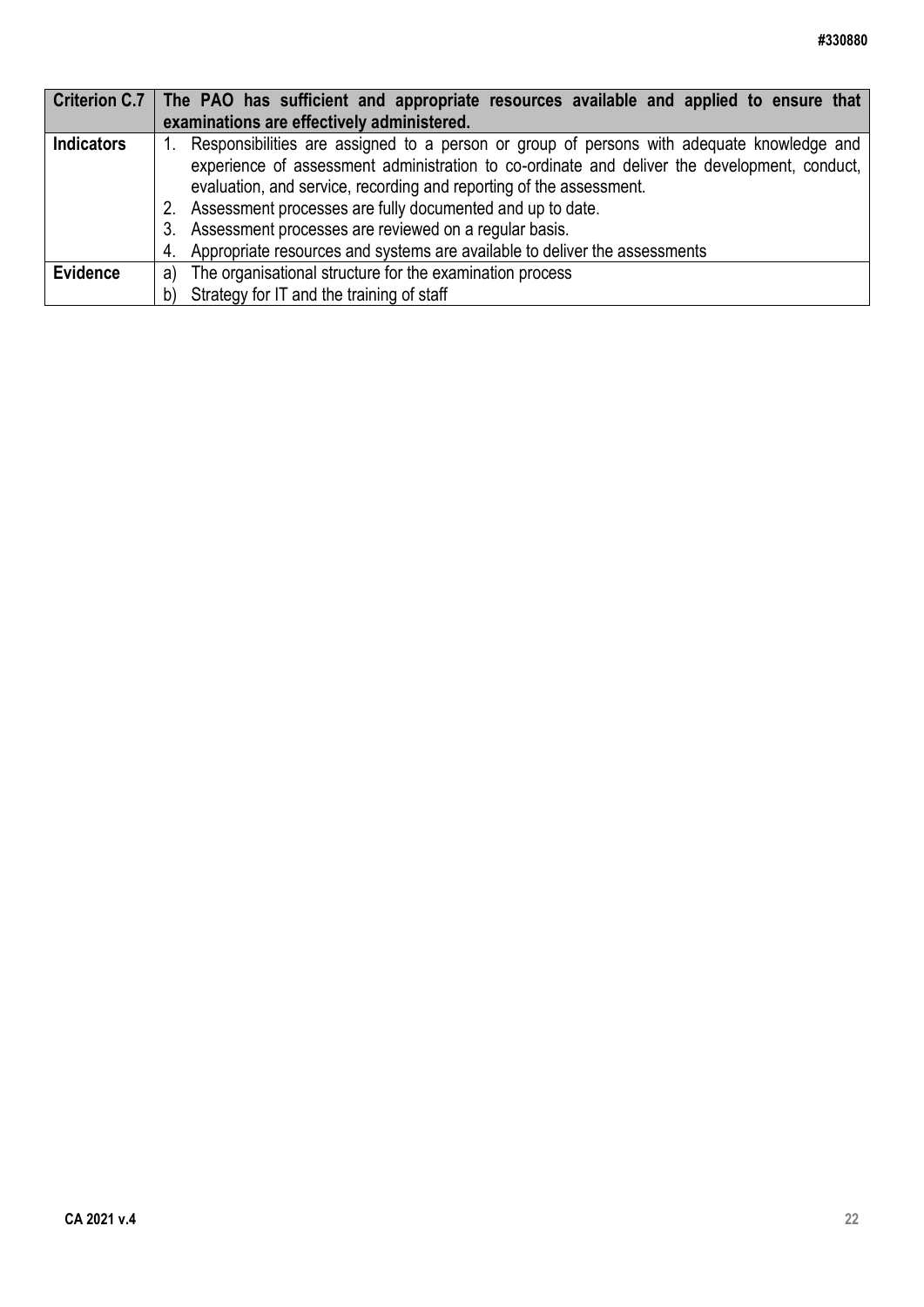# **D. PRACTICAL EXPERIENCE REQUIREMENTS**

| <b>Criterion D.1</b> | Practical Experience is obtained with approved (authorised) training employers or equivalent  |
|----------------------|-----------------------------------------------------------------------------------------------|
|                      | (e.g. work experience is verified)                                                            |
| <b>Indicators</b>    | An authorisation process is undertaken by the PAO to assess and confirm that:                 |
|                      | Appropriate work experience is provided in a progressive structure to facilitate professional |
|                      | development.                                                                                  |
|                      | Work experience takes place in an appropriate working environment.<br>2.                      |
|                      | Training employers have<br>3.                                                                 |
|                      | appropriate mentoring and review arrangements are in place.<br>4.                             |
|                      | support and comply with the PAO's (e.g. study leave etc.).<br>5.                              |
|                      | demonstrate a commitment to ethical operation and inculcation of ethical values.<br>6.        |
|                      | support Continuing Professional Development.                                                  |
|                      | The PAO has made arrangements for periodic review of authorised training organisations.<br>8. |
| <b>Evidence</b>      | Regulations and policies governing training<br>a)                                             |
|                      | Protocols for approval of training offices/supervisors<br>b)                                  |
|                      | Information about the guidance and support provided to training offices/supervisors<br>C)     |

| <b>Criterion D.2</b> | Practical experience includes work being undertaken under the supervision of a practical<br>experience supervisor and/or mentor who is a member of the PAO, or a reciprocal member body<br>throughout the period of work experience                                                                                                          |
|----------------------|----------------------------------------------------------------------------------------------------------------------------------------------------------------------------------------------------------------------------------------------------------------------------------------------------------------------------------------------|
| <b>Indicators</b>    | The person responsible for training or counselling (i.e. the practical experience supervisor or mentor)<br>a) has ensured that candidates are familiar with the relevant PAOs requirements for professional<br>conduct and behaviour.<br>b) has been briefed by the PAO and is familiar with that Institutes practical experience guidelines |
|                      | 2. Limits are in place on the number of candidates a person responsible for training or a counsellor<br>(mentor) is allowed to supervise.                                                                                                                                                                                                    |
| <b>Evidence</b>      | Training records of a sample of five candidates<br>a)                                                                                                                                                                                                                                                                                        |

| <b>Criterion D.3</b> | Practical experience is obtained within an environment that supports the development of<br>professional ethics and values.                                                                                                                                       |
|----------------------|------------------------------------------------------------------------------------------------------------------------------------------------------------------------------------------------------------------------------------------------------------------|
| <b>Indicators</b>    | 1. Candidates are made aware by the person responsible for training or counsellor (mentor) of the<br>importance of the ethical dimension of the work being undertaken<br>2. Candidates are given the opportunity to discuss ethical issues with other colleagues |
| <b>Evidence</b>      | Information on how the PAO monitors that candidates gain experience in an environment that supports<br>the development of professional ethics and values.                                                                                                        |

| <b>Criterion D.4</b> | The PAO requires candidates to complete sufficient practical experience by the end of the Initial  |
|----------------------|----------------------------------------------------------------------------------------------------|
|                      | <b>Professional Development period.</b>                                                            |
| <b>Indicators</b>    | The practical experience period is of at least three years' duration or equivalent                 |
|                      | The person responsible for training or the counsellor (mentor) conducts appropriate assessment and |
|                      | review of the candidate's progress and maintains appropriate experience records                    |
|                      | 3. The PAO inspects these experience records                                                       |
| Evidence             | Information about the practical experience requirements for admission to membership of the PAO     |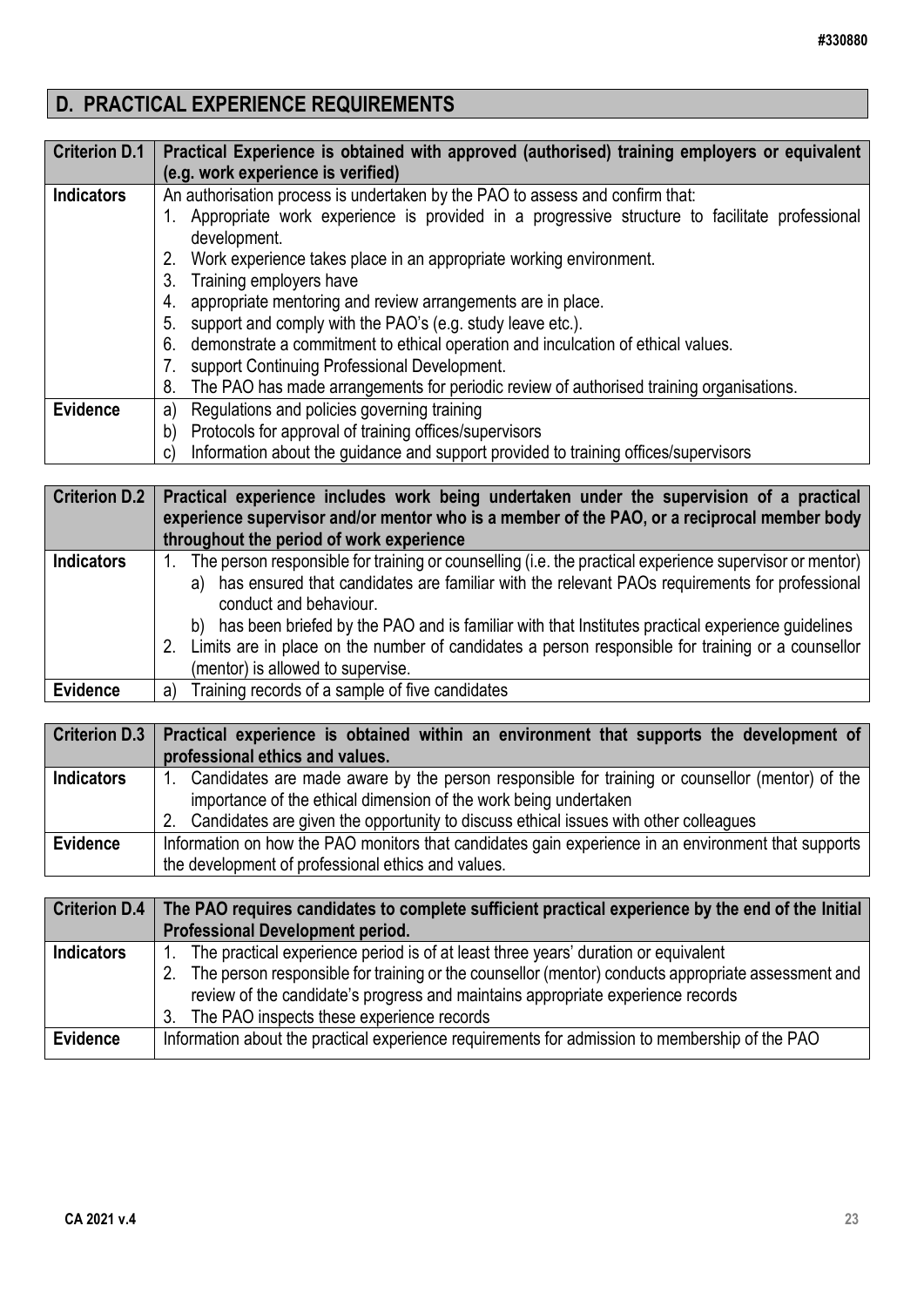| <b>Criterion D.5</b> | Practical experience must develop breadth, depth and progression in specified competencies<br>over the length of the training period so that candidates are able to demonstrate the prescribed<br>core values, technical competence and skills outcomes                                                                                                                                                                                                                                                                                                                                                       |
|----------------------|---------------------------------------------------------------------------------------------------------------------------------------------------------------------------------------------------------------------------------------------------------------------------------------------------------------------------------------------------------------------------------------------------------------------------------------------------------------------------------------------------------------------------------------------------------------------------------------------------------------|
| <b>Indicators</b>    | Candidates meet the competence requirements<br>1.<br>2. Candidates are provided with appropriate training and instruction by the approved training<br>organisation.<br>3. The training office provides<br>a) a structured work environment<br>b) systematic review procedures against criteria/outcomes<br>c) work assignments involving greater depth and complexity over time, mirroring the progress in<br>the education programme and the achievement of specific work outcomes.<br>work experience conforming to the Institute's specified requirements to enable admission to<br>$\rm d$<br>membership. |
|                      | 4. Secondment arrangements are facilitated to address any deficiencies and such arrangements are<br>properly supervised and controlled.                                                                                                                                                                                                                                                                                                                                                                                                                                                                       |
| <b>Evidence</b>      | Information about how the PAO ensures that the training office provides:<br>a) a structured work environment<br>b) systematic review procedures against criteria/outcomes<br>work assignments involving greater depth and complexity over time, mirroring the progress in the<br>C)<br>education programme and the achievement of specific work outcomes.<br>a) work experience conforming to the Institute's specified requirements to enable admission to<br>membership.                                                                                                                                    |

| <b>Criterion D.6</b> | Practical Experience is recorded in a consistent form and is supported by verifiable evidence.      |
|----------------------|-----------------------------------------------------------------------------------------------------|
| <b>Indicators</b>    | 1. The PAOs work experience requirements are defined and fully documented.                          |
|                      | 2. The Institute complies with the requirements of IES 5                                            |
|                      | 3. Candidates maintain appropriate records to document experience, with appropriate review by a     |
|                      | person responsible for training or counsellor (mentor).                                             |
|                      | 4. Records are maintained by the training office and are available for review by Institute.         |
| <b>Evidence</b>      | a) Information about how the PAO ensures that candidates maintain appropriate records to document   |
|                      | experience, with appropriate review by a person responsible for training or counsellor (mentor).    |
|                      | b) Information about how the PAO ensures that records are maintained by the training office and are |
|                      | available for review by Institute.                                                                  |

|                   | Criterion D.7   Periodic reviews of practical experience are undertaken by the appropriate person (practical<br>experience supervisor) |
|-------------------|----------------------------------------------------------------------------------------------------------------------------------------|
| <b>Indicators</b> | A review process being conducted, ideally twice yearly, with written record maintained.                                                |
| <b>Evidence</b>   | Information about reviews conducted by the PAO of training offices, with written record maintained.                                    |

| <b>Criterion D.8</b> | Appropriate assessment activities are established by the Institute to assess that sufficient<br>practical experience has been completed and the appropriate professional competence<br>developed |
|----------------------|--------------------------------------------------------------------------------------------------------------------------------------------------------------------------------------------------|
| <b>Indicators</b>    | Final assessment taking place towards the end of the training period.                                                                                                                            |
| Evidence             | Information about the work-place assessment activities established by the PAO to assess that sufficient                                                                                          |
|                      | practical experience has been completed and the appropriate professional competence developed                                                                                                    |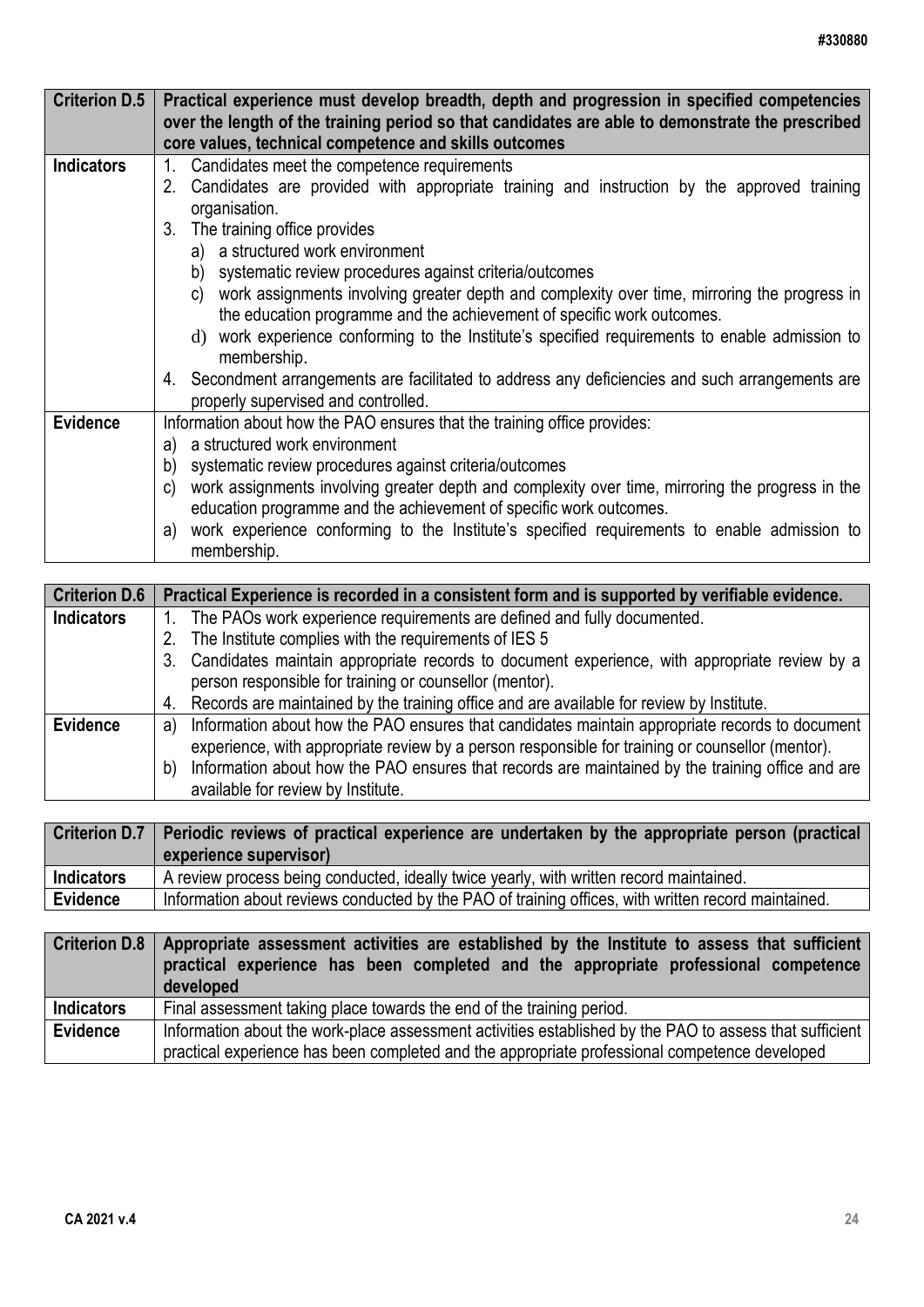| <b>Criterion D.9</b> | Maintains robust systems for recognising or crediting prior practical experience.                    |
|----------------------|------------------------------------------------------------------------------------------------------|
| <b>Indicators</b>    | A written protocol for quality assurance that details objectives, processes and procedures, quality  |
|                      | standards, measures of achievements, monitoring arrangements and implementation of findings of prior |
|                      | practical experience.                                                                                |
| <b>Evidence</b>      | Policies and processes for recognising or crediting prior practical experience                       |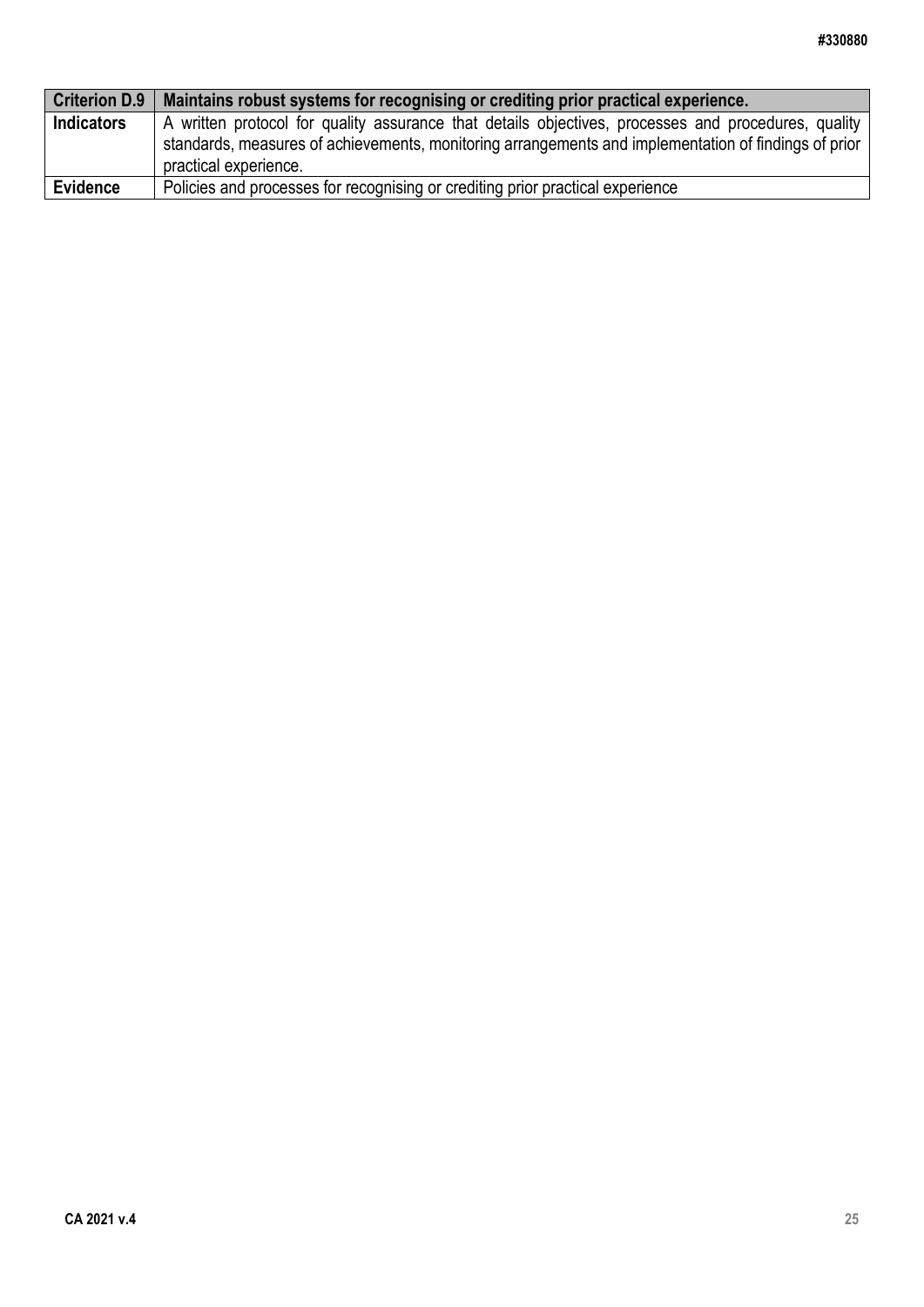## <span id="page-25-0"></span>**APPENDIX 4 – GUIDANCE FOR SUBMISSION OF INFORMATION**

Please provide the documents listed below, using the reference provided. (Please do not just refer a website).

# **A. INSTITUTIONAL**

| <b>Criterion</b> | <b>Reference</b> | Documents to be submitted                                                                   |
|------------------|------------------|---------------------------------------------------------------------------------------------|
|                  |                  |                                                                                             |
| Criterion A.1    | A.1a)            | The code of ethical conduct                                                                 |
|                  | (A.1 b)          | A description of the disciplinary policies and procedures of the PAO relating to complaints |
|                  |                  | lodged, investigations, hearings and sentencing.                                            |
|                  |                  |                                                                                             |
| Criterion A.2    | A.2a)            | Details relating to the technical expertise employed by the PAO in the provision of         |
|                  |                  | technical guidance and support to its members.                                              |
|                  | A.2 b)           | Information about all technical guidance rendered to members during the past 12 months.     |
|                  | A.2c)            | Mechanisms through which the need for guidance is identified.                               |
|                  |                  |                                                                                             |
| Criterion A.3    | A.3a)            | The CPD requirements for continued membership                                               |
|                  | (A.3 b)          | The requirements for maintenance of CPD records                                             |
|                  | (A.3c)           | How compliance with CPD requirements are monitored                                          |
|                  | (A.3 d)          | The effect of non-compliance with CPD requirements on membership                            |
|                  |                  |                                                                                             |
| Criterion A.4    | A.4a)            | Evidence that the PAO is the pre-eminent body for audit in that country (if applicable)     |
|                  | A.4 b)           | Number of qualified auditors in that country, showing how many of these are members of      |
|                  |                  | the PAO                                                                                     |
|                  | A.4c)            | Details of which national and international policy and standard-setting bodies the PAO or   |
|                  |                  | its members serve                                                                           |
|                  |                  |                                                                                             |
| Criterion A.5    | A.5a)            | Charter or Constitution of the PAO                                                          |
|                  | (A.5 b)          | Bye-laws of the PAO                                                                         |
|                  | A.5c)            | Details of the PAOs practice review process (if applicable)                                 |
|                  | (A.5d)           | Information about the Regulator that recognises or accredits the PAO to regulate its        |
|                  |                  | members                                                                                     |

| Criterion A.6 | A.6a)   | Confirmation that the PAO is a member in good standing with IFAC                        |
|---------------|---------|-----------------------------------------------------------------------------------------|
|               | (A.6 b) | Information about how the PAO works collaboratively with other institutes/bodies        |
|               | A.6c)   | Information about how the PAO works with international standards bodies or is engaged   |
|               |         | in the formulation of accounting and auditing standards in consultation with standard   |
|               |         | setting groups                                                                          |
|               | (A.6d)  | Information about the PAO's close working relationship with government and government   |
|               |         | agencies                                                                                |
|               | A.6e    | Details of all other PAOs with whom the PAO has formal and informal agreements for full |
|               |         | or partial recognition or reciprocity                                                   |

Criterion A.7  $\mid$  A.7 a) Information about the legal or regulatory framework under which the PAO operates

| Crıterıon <i>l</i><br>. v | \.8 a)<br>, | PAC<br>of the<br>of the executive<br>hiah-level .<br>organogram<br>structure |
|---------------------------|-------------|------------------------------------------------------------------------------|
|                           | 4.8 D)<br>A | annual financial<br>Most recent<br>statements<br>audited                     |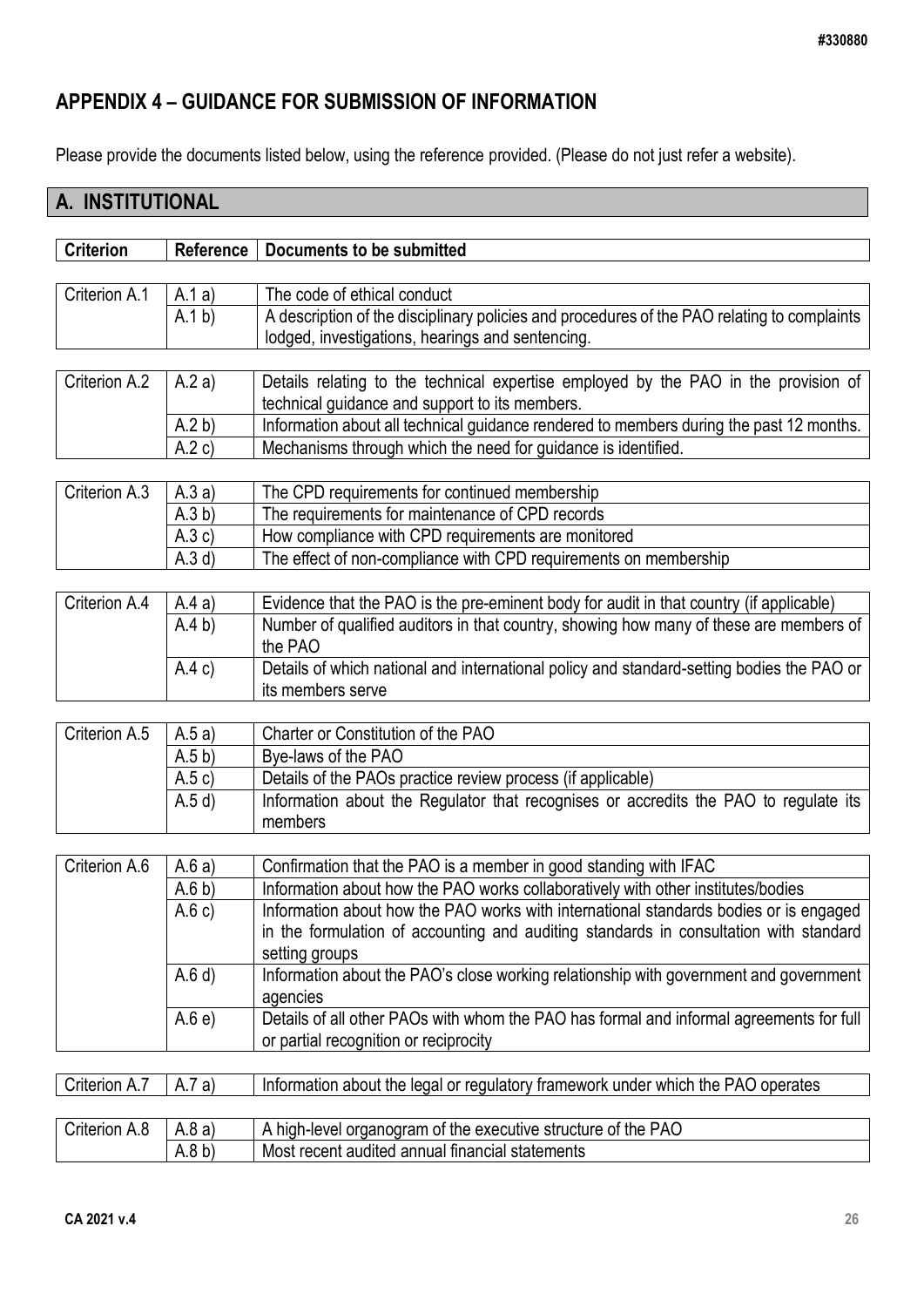# **B. PROFESSIONAL EDUCATION PROGRAMME combined academic study and professional competence programme)**

| <b>Criterion</b>       | Reference | Documents to be submitted                                                                   |  |  |  |
|------------------------|-----------|---------------------------------------------------------------------------------------------|--|--|--|
|                        |           |                                                                                             |  |  |  |
| Criterion B.1          | B.1a)     | Processes applicable to the accreditation and monitoring of academic programmes             |  |  |  |
|                        | <b>OR</b> |                                                                                             |  |  |  |
|                        | B.1a)     | Processes applicable to applications for exemptions                                         |  |  |  |
|                        |           |                                                                                             |  |  |  |
| Criterion B.2          | B.2a)     | Minimum entry requirements to the professional education programme                          |  |  |  |
|                        | B.2 b)    | Pass rates applicable to the professional education programme                               |  |  |  |
|                        | B.2 c)    | How the PAO meets the requirements of IES1                                                  |  |  |  |
|                        |           |                                                                                             |  |  |  |
| Criterion B.3<br>B.3a) |           | Information about the recognition of the qualification within a PAO's national jurisdiction |  |  |  |
|                        | B.3 b)    | Information about the involvement of senior accounting academics and senior accounting      |  |  |  |
|                        |           | professionals in design, delivery and quality management of the programme                   |  |  |  |
|                        |           |                                                                                             |  |  |  |
| Criterion B.4          |           | If the programme is designed or delivered by the PAO:                                       |  |  |  |
|                        | B.4a)     | Information about quality control process over the development of material                  |  |  |  |
|                        | B.4 b)    | Copies of examination regulations and policies                                              |  |  |  |
|                        | B.4c)     | Copies of internal process documentation                                                    |  |  |  |
|                        | B.4 d)    | Information about arrangements for liaison and feedback between tutors and the PAO          |  |  |  |
|                        | <b>OR</b> |                                                                                             |  |  |  |

| UΚ     |                                                     |
|--------|-----------------------------------------------------|
|        | If the programme is accredited by the PAO:          |
| B.4a)  | Details of the accreditation and monitoring process |
| B.4 b) | Copies of the accreditation criteria                |
| B.4c)  | Information about annual reporting requirements     |

| Criterion B.5 | B.5a)  | <b>Competency Framework</b>                               |
|---------------|--------|-----------------------------------------------------------|
|               | B.5 b) | Learning outcomes                                         |
|               | B.5c)  | Learning materials                                        |
|               | B.5 d  | Teaching and assessment strategy                          |
|               |        |                                                           |
| Criterion B.6 | B.6a)  | Guidelines and training materials for facilitators/tutors |
|               |        |                                                           |

| Criterion B.7 | B.7 a) | Policies and processes for granting exemptions from any or all of the Institute's |  |  |  |  |  |  |
|---------------|--------|-----------------------------------------------------------------------------------|--|--|--|--|--|--|
|               |        | qualification process                                                             |  |  |  |  |  |  |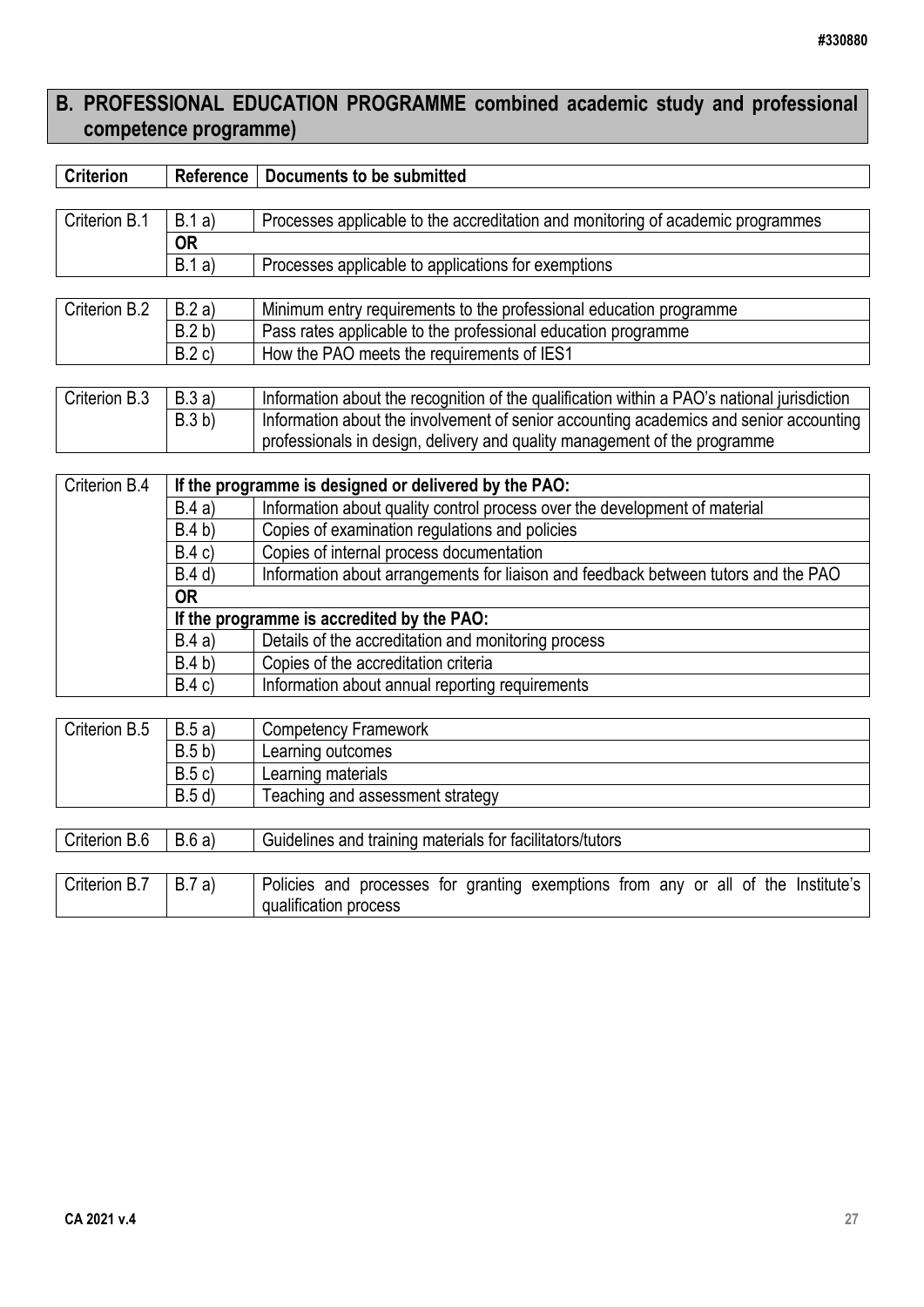# **C. ASSESSMENT**

| <b>Criterion</b> | Reference | <b>Documents to be submitted</b>                                                                   |  |  |  |
|------------------|-----------|----------------------------------------------------------------------------------------------------|--|--|--|
|                  |           |                                                                                                    |  |  |  |
| Criterion C.1    | C.1a)     | Information about the PAOs assessment strategy                                                     |  |  |  |
|                  | C.1 b     | Copies of the PAO's policies for the setting, marking and adjudication or moderation of            |  |  |  |
|                  |           | the examination                                                                                    |  |  |  |
|                  | C.1 c)    | Copies of the PAO's final assessments or examination papers for the past three years               |  |  |  |
|                  | C.1 d     | Copies of the examiners' comments relating to the above final assessments or<br>examination papers |  |  |  |
|                  | C.1e      | Examination throughput statistics relating to the above final assessments or examination<br>papers |  |  |  |
|                  |           |                                                                                                    |  |  |  |
| Criterion C.2    | C.2a)     | Information about the protocols for the setting and marking of papers                              |  |  |  |
|                  | C.2 b     | Reports on pass marks/pass rates                                                                   |  |  |  |
|                  | C.2c)     | Copies of the guidelines to examiners/reviewers and markers                                        |  |  |  |
|                  | C.2 d     | Information about how the feedback from examiners, markers, facilitators and candidates            |  |  |  |
|                  |           | is evaluated.                                                                                      |  |  |  |
|                  |           |                                                                                                    |  |  |  |
| Criterion C.3    | C.3a)     | A mapping document showing links between the examination papers and syllabus                       |  |  |  |
|                  | C.3 b)    | Information on the process whereby examination results are determined                              |  |  |  |
|                  |           |                                                                                                    |  |  |  |
| Criterion C.4    | C.4a)     | Assessment protocols and reporting to governing committees                                         |  |  |  |
|                  | C.4 b     | <b>Examination regulations</b>                                                                     |  |  |  |
|                  | C.4c)     | <b>Candidate Examination Handbook</b>                                                              |  |  |  |
|                  | $C.4$ d)  | Information on administrative procedures relating to security of assessment materials              |  |  |  |
|                  |           |                                                                                                    |  |  |  |
| Criterion C.5    | C.5a)     | Document setting out the competence areas to be assessed                                           |  |  |  |
|                  |           |                                                                                                    |  |  |  |
| Criterion C.6    | C.6a)     | Document setting out the protocol for design of assessments                                        |  |  |  |
|                  |           |                                                                                                    |  |  |  |
| Criterion C.7    | C.7a)     | The organisational structure for the examination process                                           |  |  |  |
|                  | C.7 b)    | Strategy for IT and the training of staff                                                          |  |  |  |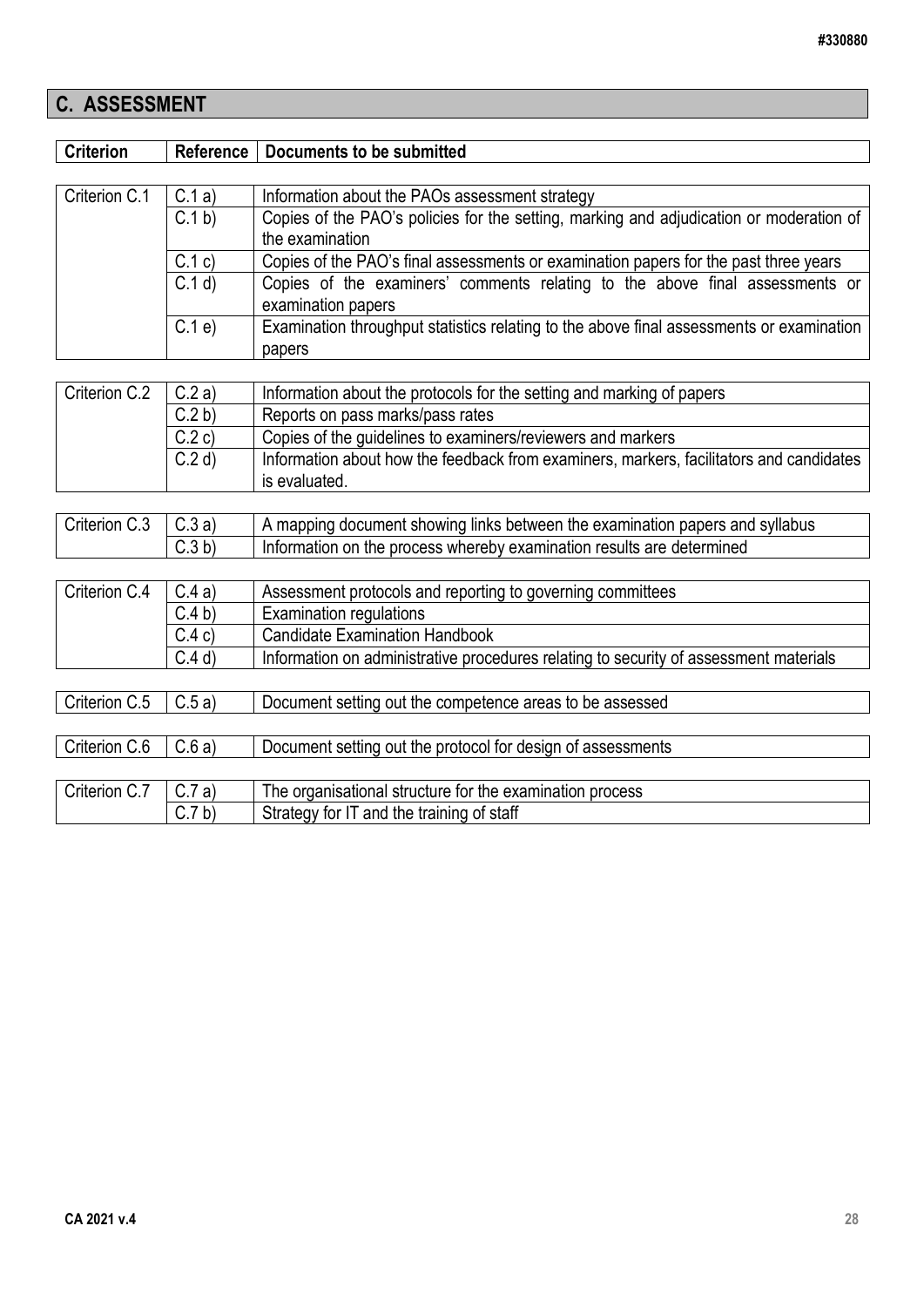# **D. PRACTICAL EXPERIENCE REQUIREMENTS**

| <b>Criterion</b> | Reference<br><b>Documents to be submitted</b> |                                                                                                                                                                                                                                                                                                                                                                                                                                                                                     |  |  |
|------------------|-----------------------------------------------|-------------------------------------------------------------------------------------------------------------------------------------------------------------------------------------------------------------------------------------------------------------------------------------------------------------------------------------------------------------------------------------------------------------------------------------------------------------------------------------|--|--|
|                  |                                               |                                                                                                                                                                                                                                                                                                                                                                                                                                                                                     |  |  |
| Criterion D.1    | D.1a)                                         | Regulations and policies governing training                                                                                                                                                                                                                                                                                                                                                                                                                                         |  |  |
|                  | D.1 b                                         | Protocols for approval of training offices/supervisors                                                                                                                                                                                                                                                                                                                                                                                                                              |  |  |
|                  | D.1 c)                                        | Information about the guidance and support provided to training offices/supervisors                                                                                                                                                                                                                                                                                                                                                                                                 |  |  |
| Criterion D.2    | D.2a)                                         | Training records of a sample of five candidates                                                                                                                                                                                                                                                                                                                                                                                                                                     |  |  |
| Criterion D.3    | D.3a)                                         | Information on how the PAO monitors that candidates gain experience in an environment<br>that supports the development of professional ethics and values.                                                                                                                                                                                                                                                                                                                           |  |  |
| Criterion D.4    | D.4a)                                         | Information about the practical experience requirements for admission to membership of<br>the PAO                                                                                                                                                                                                                                                                                                                                                                                   |  |  |
| Criterion D.5    | D.5a)                                         | Information about how the PAO ensures that the training office provides:<br>a structured work environment<br>a)<br>systematic review procedures against criteria/outcomes<br>b)<br>work assignments involving greater depth and complexity over time, mirroring the<br>C)<br>progress in the education programme and the achievement of specific work<br>outcomes.<br>d) work experience conforming to the Institute's specified requirements to enable<br>admission to membership. |  |  |
| Criterion D.6    | D.6a)                                         | Information about how the PAO ensures that candidates maintain appropriate records to<br>document experience, with appropriate review by a person responsible for training or<br>counsellor (mentor).                                                                                                                                                                                                                                                                               |  |  |
|                  | D.6 b)                                        | Information about how the PAO ensures that records are maintained by the training office<br>and are available for review by Institute.                                                                                                                                                                                                                                                                                                                                              |  |  |
|                  |                                               |                                                                                                                                                                                                                                                                                                                                                                                                                                                                                     |  |  |
| Criterion D.7    | D.7a)                                         | Information about reviews conducted by the PAO of training offices, with written record<br>maintained.                                                                                                                                                                                                                                                                                                                                                                              |  |  |
| Criterion D.8    | D.8a)                                         | Information about the work-place assessment activities established by the PAO to assess<br>that sufficient practical experience has been completed and the appropriate professional<br>competence developed                                                                                                                                                                                                                                                                         |  |  |
| Criterion D.9    | D.9a)                                         | Policies and processes for recognising or crediting prior practical experience                                                                                                                                                                                                                                                                                                                                                                                                      |  |  |